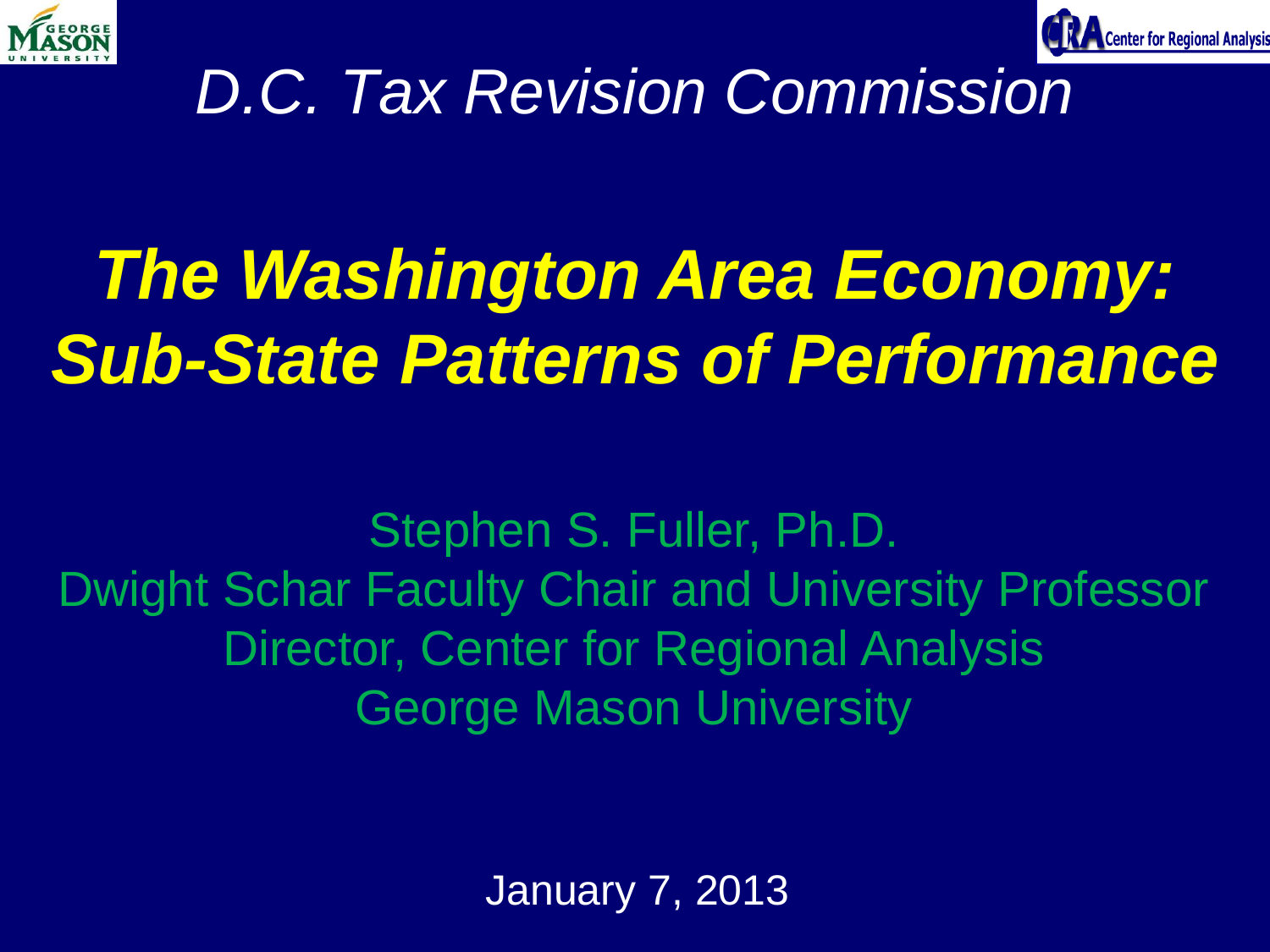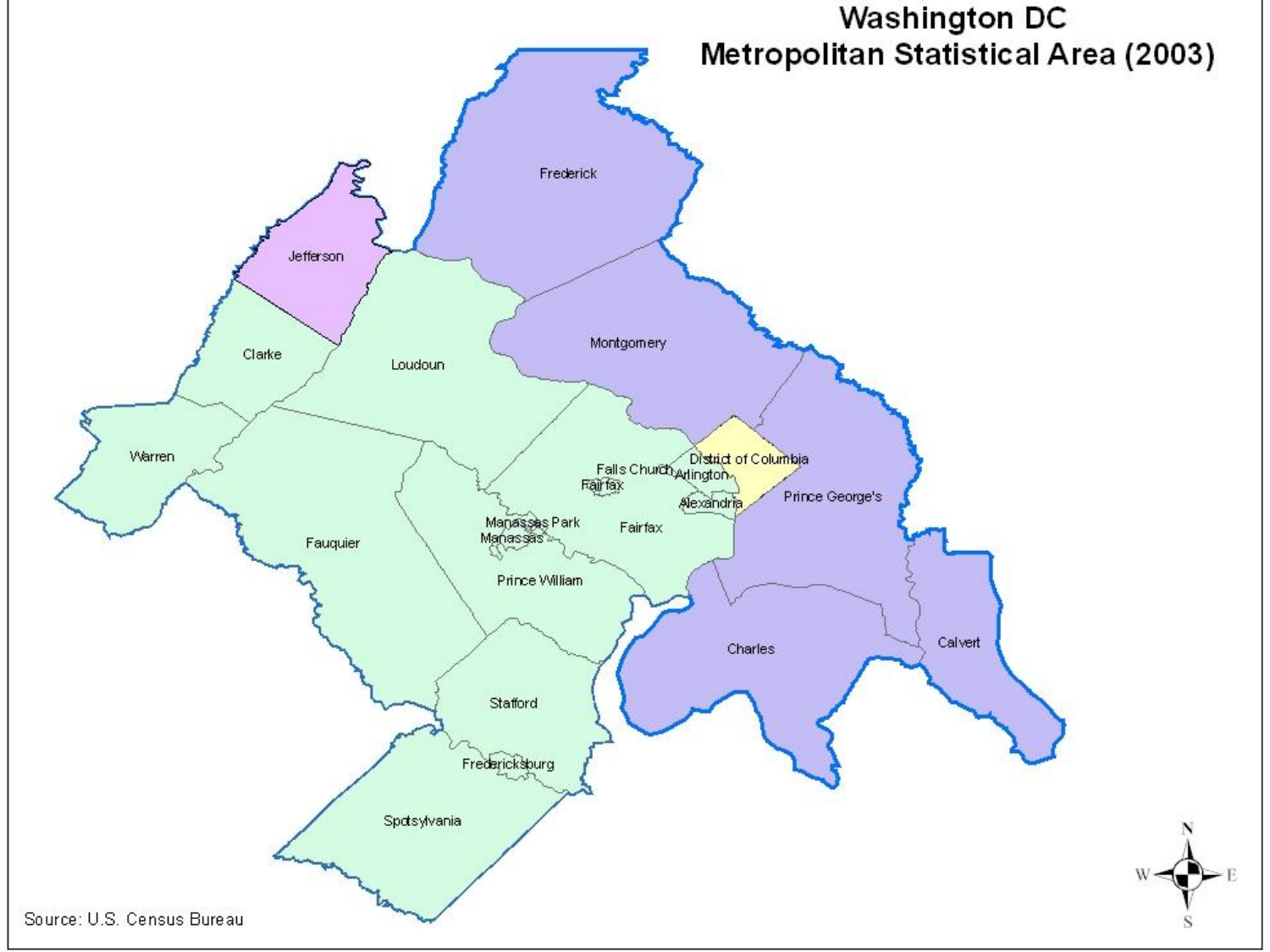



## The Washington Metropolitan Area Is Different

It has the 4<sup>th</sup> largest economy but only ranks 7<sup>th</sup> in number of residents and is 2nd in the square footage of office space.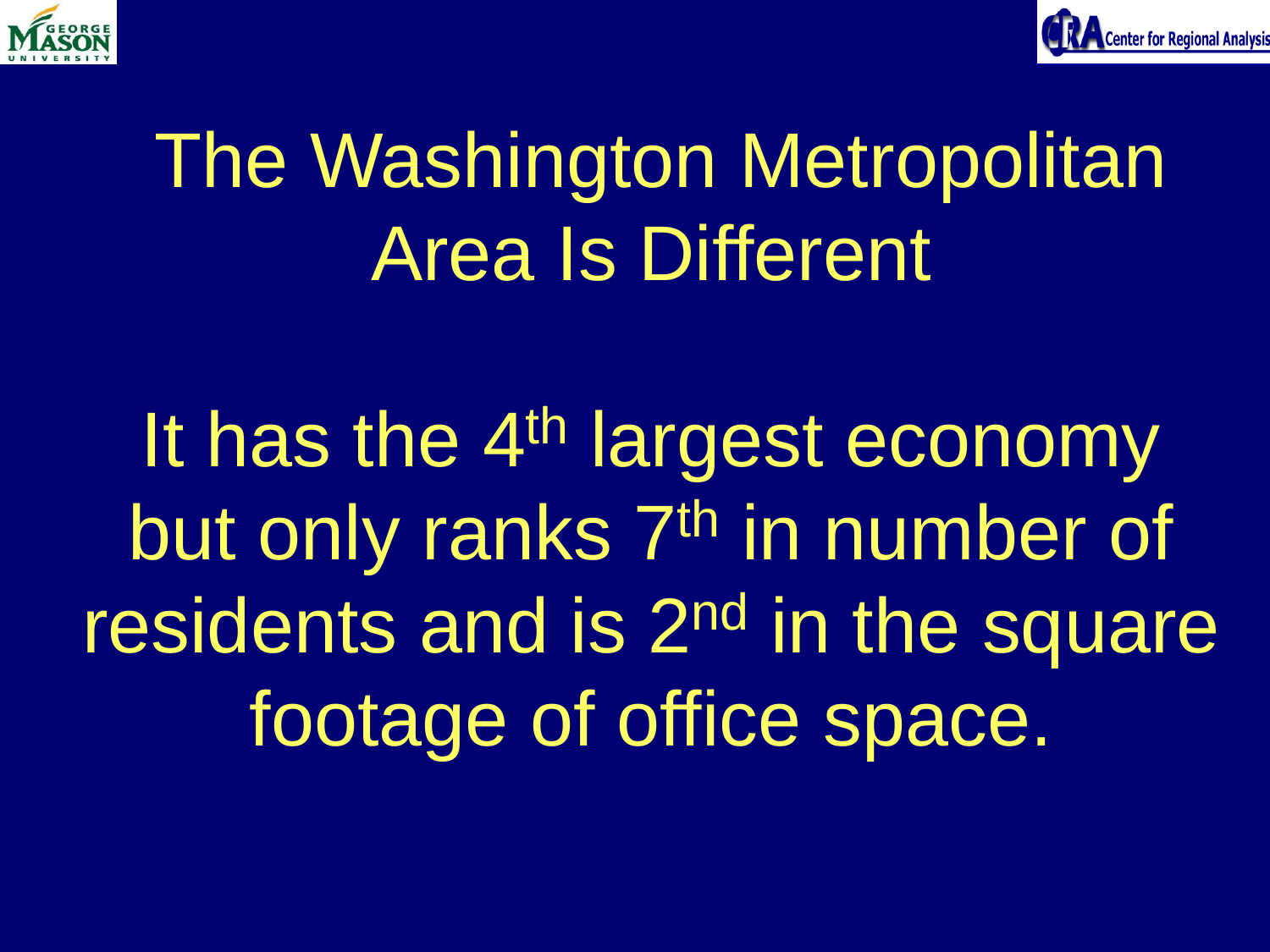



#### 15 Largest Metro Areas 2010 GRP



Source: BEA, GMU Center for Regional Analysis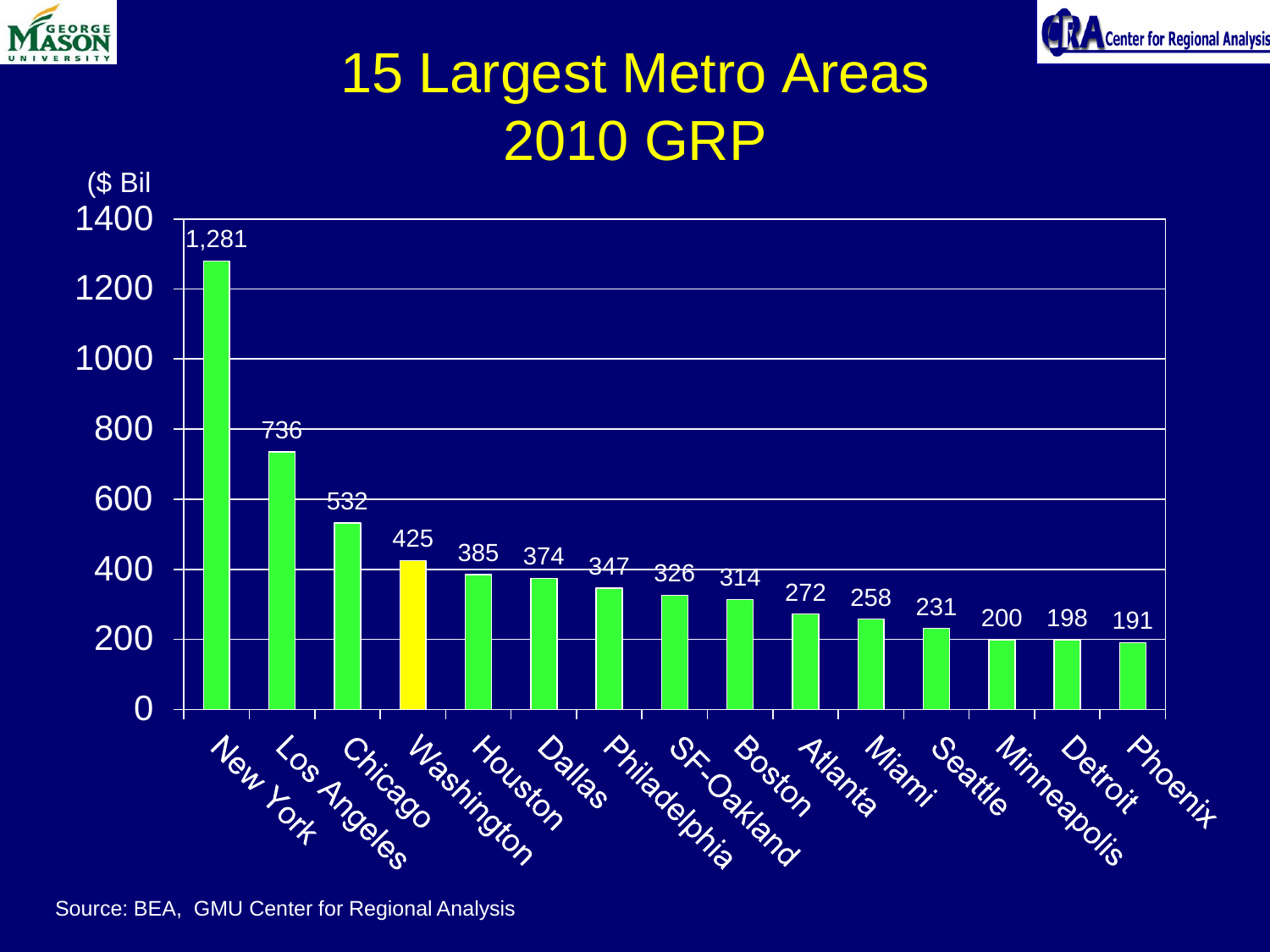



#### 15 Largest Metro Areas GRP Percent Change 2007-10



Source: BEA, GMU Center for Regional Analysis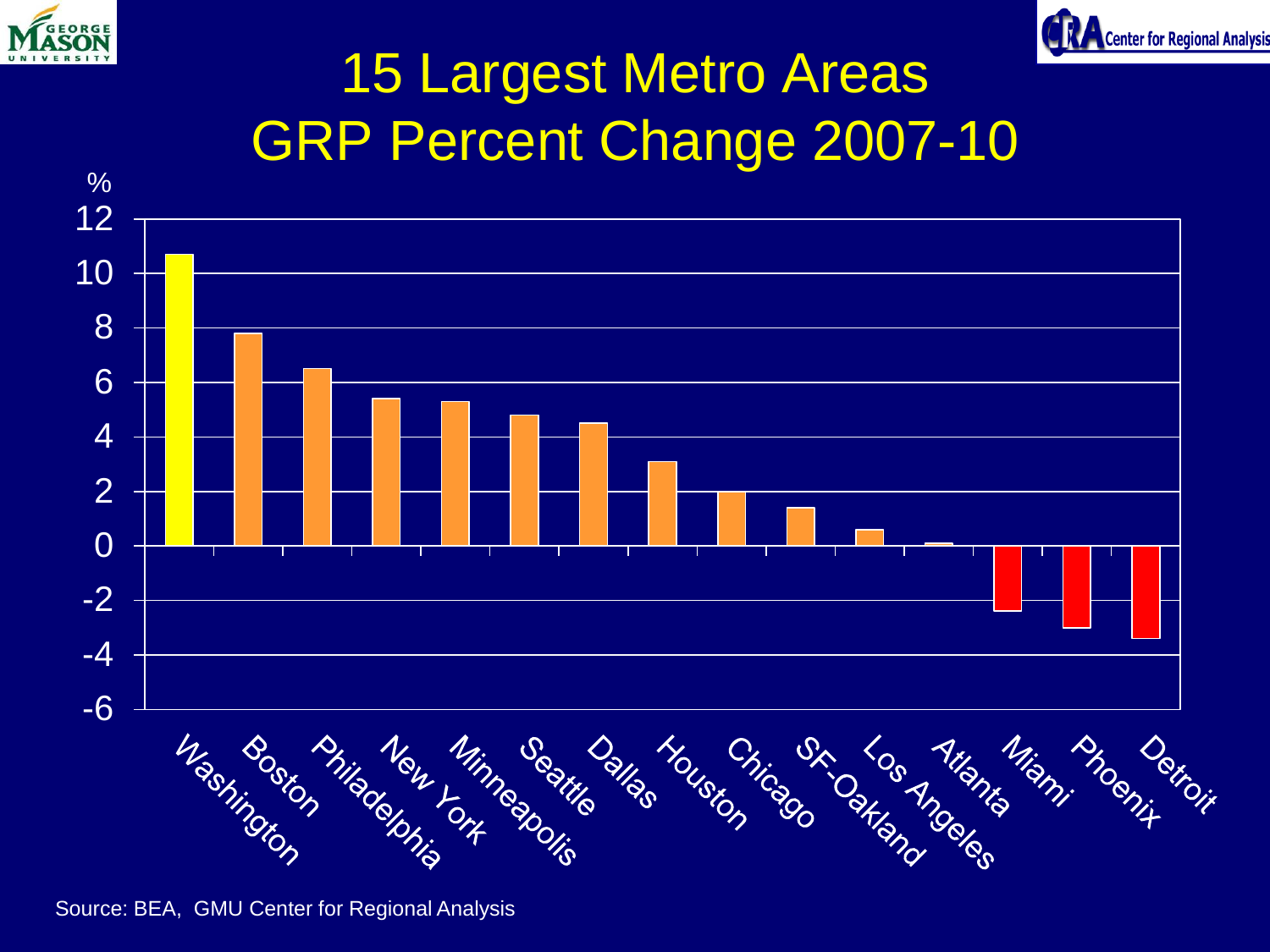



#### Population in the Washington MSA By Sub-State Area, 1900 - 2010



Source: US Census and GMU Center for Regional Analysis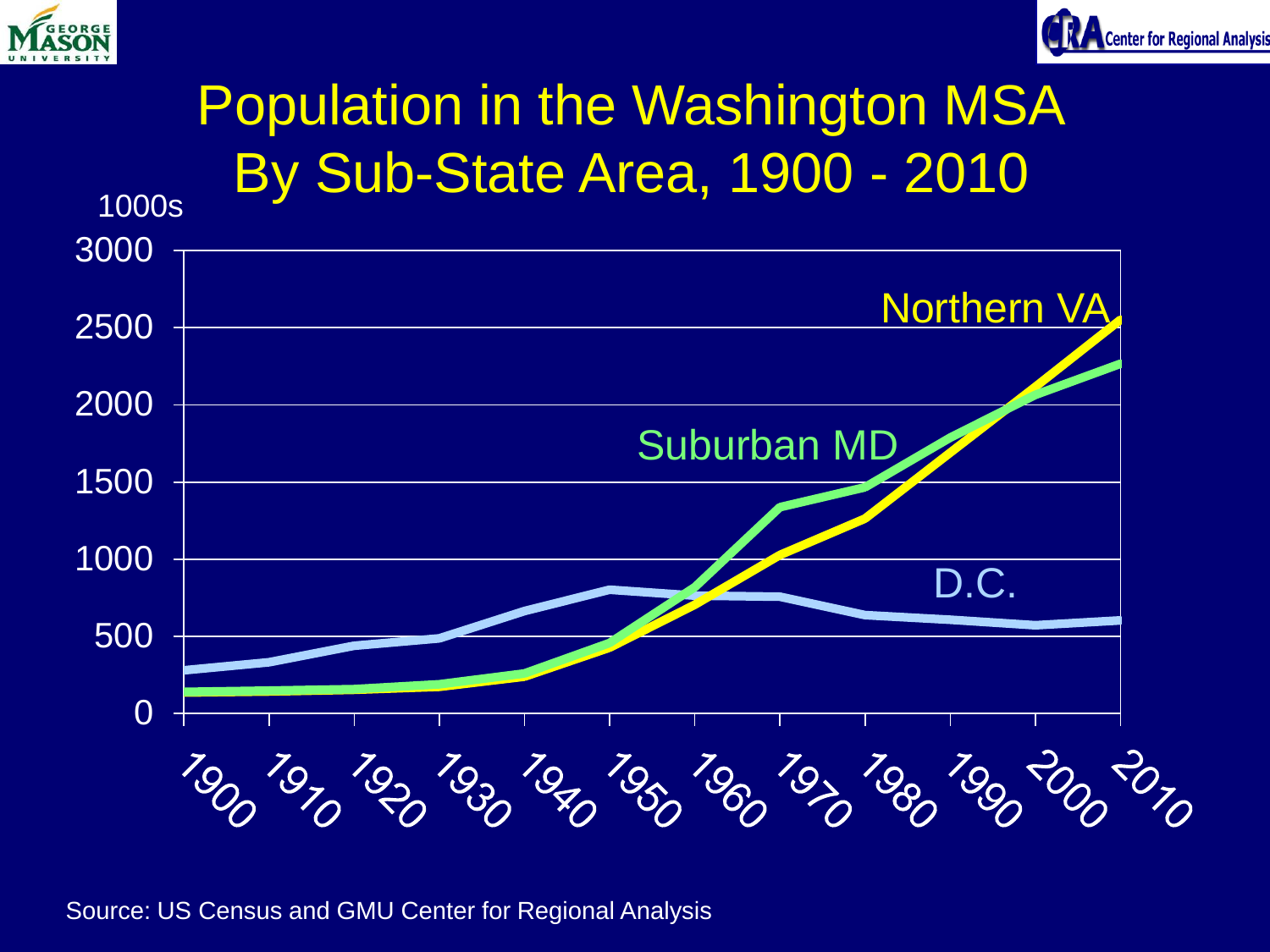



#### Growth in Jobs, 1980 - 2010



Source: BLS, IHS Global Insight, GMU Center for Regional Analysis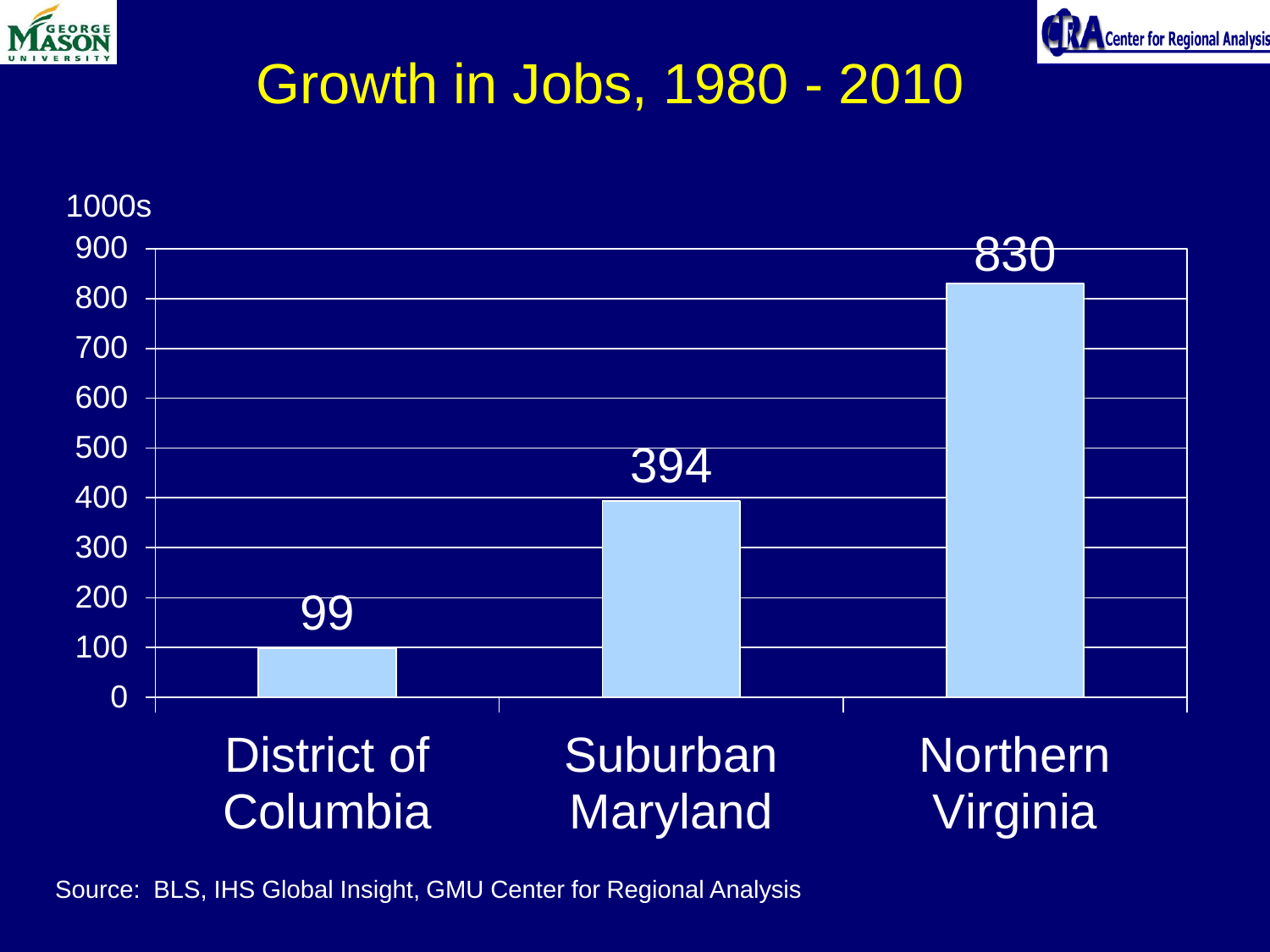

#### Share of Washington Area Economy 1970-2010



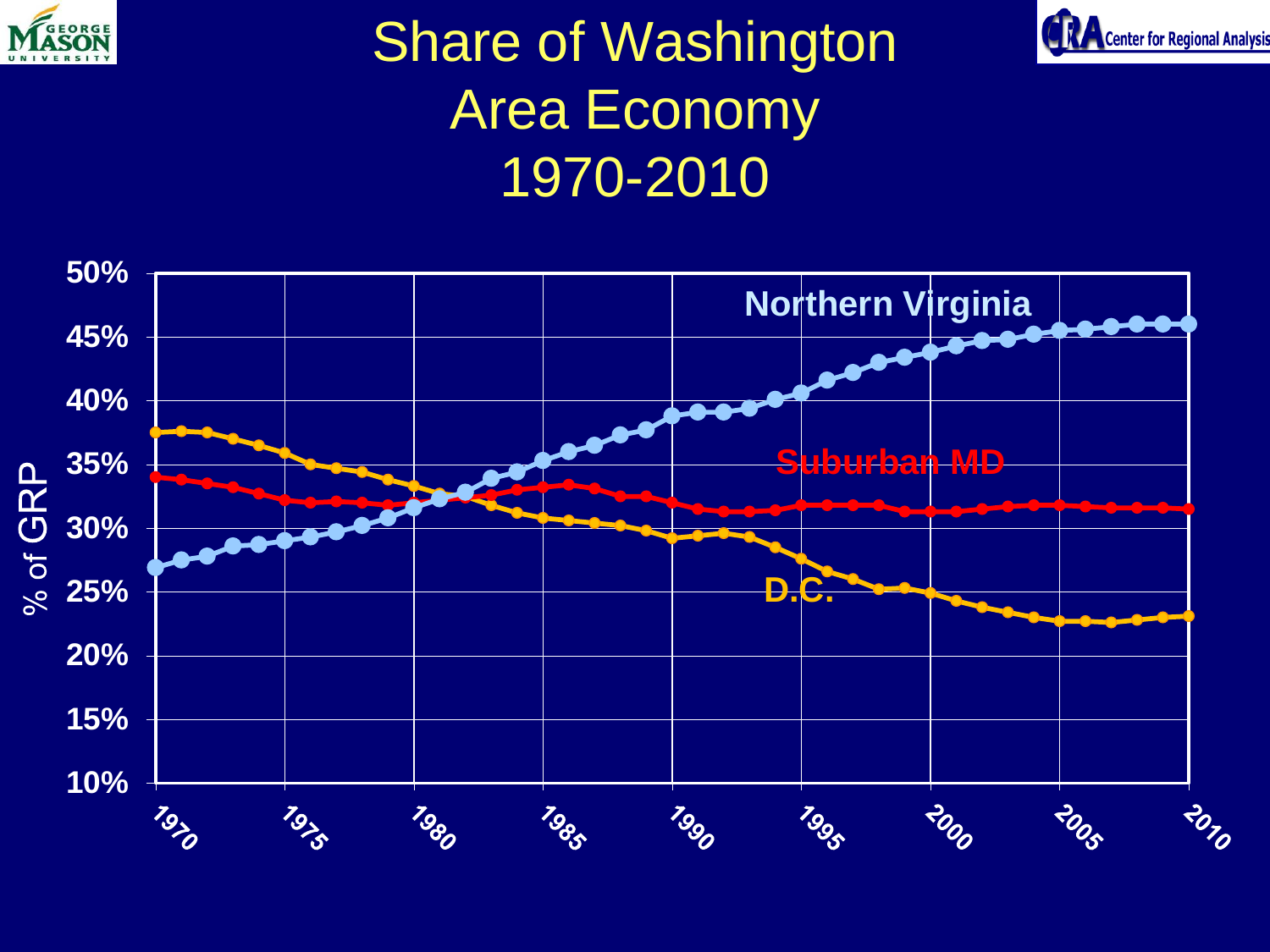



## How Has the Post-Recession Washington Area Economy Changed?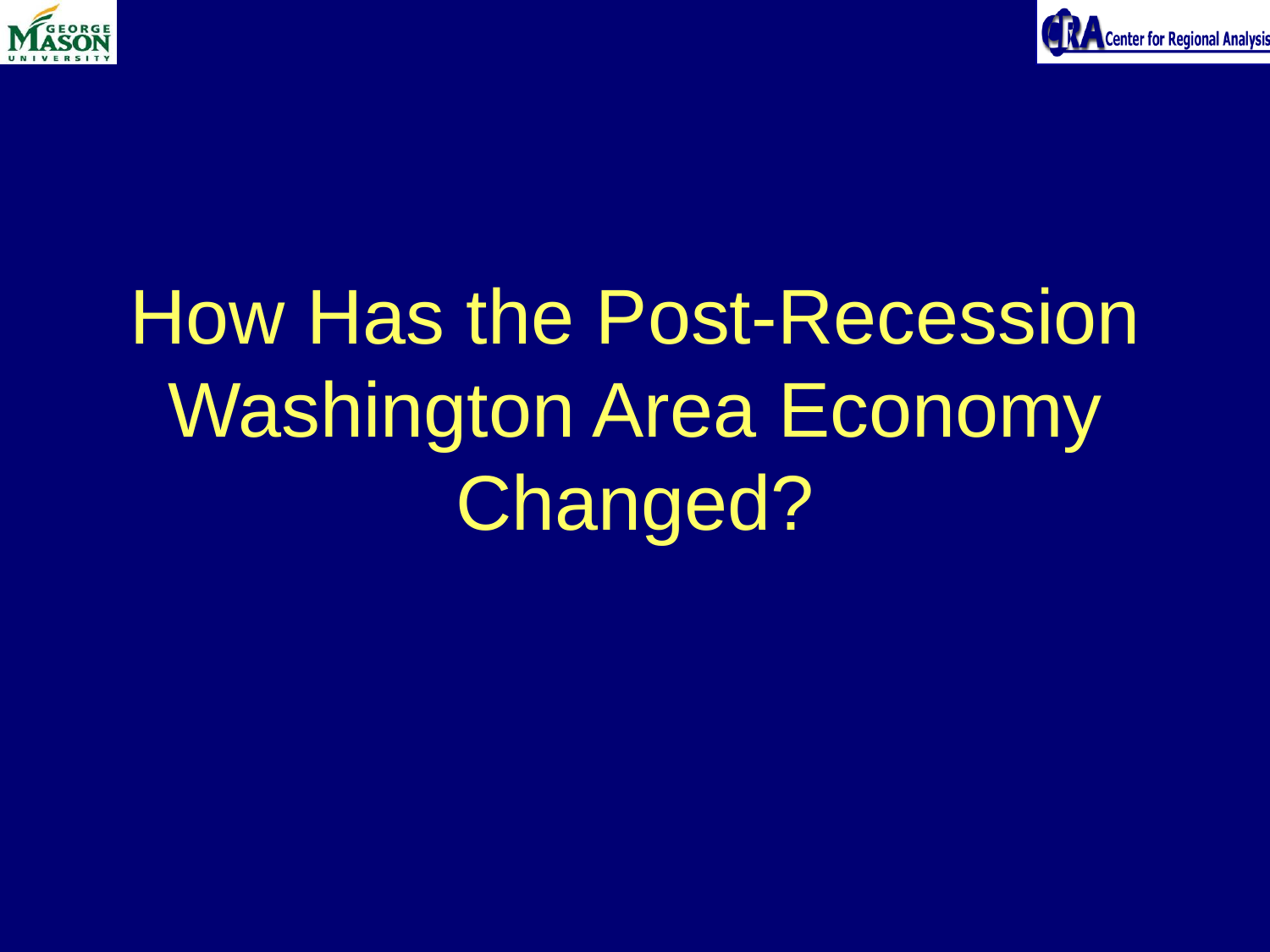



#### Wash MSA Payroll Job Change by Sector The Great Recession and Recovery To October 2012

Transp. & Util. Wlse Trade Manufacturing Information Financial Other Services **Construction** Leisure & Hosp. Retail Trade State & Local Govt Educ & Health Svcs Federal Govt. Prof. & Bus. Svcs

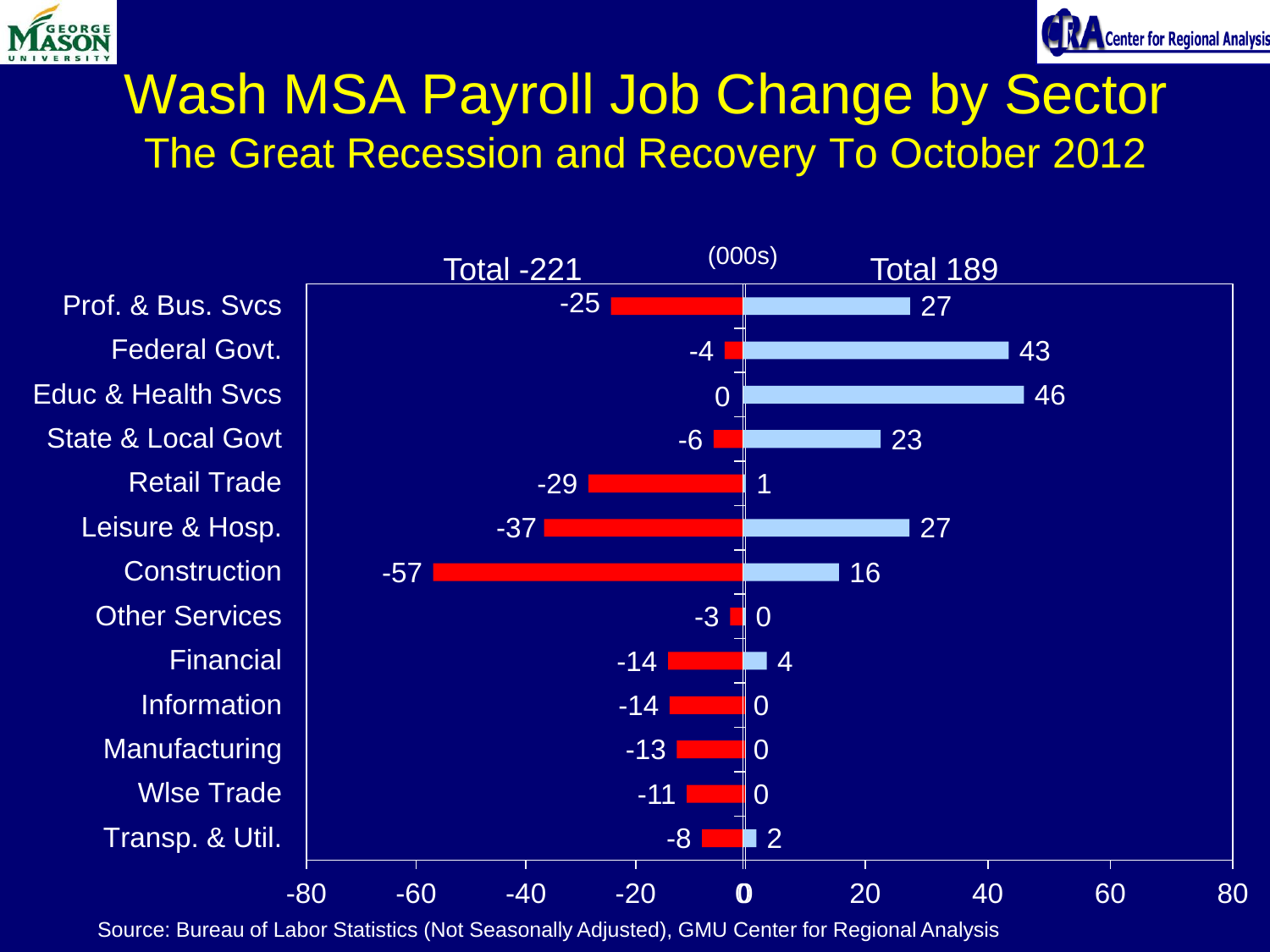



#### Wash MSA Payroll Job: Private Sector The Great Recession and Recovery To October 2012

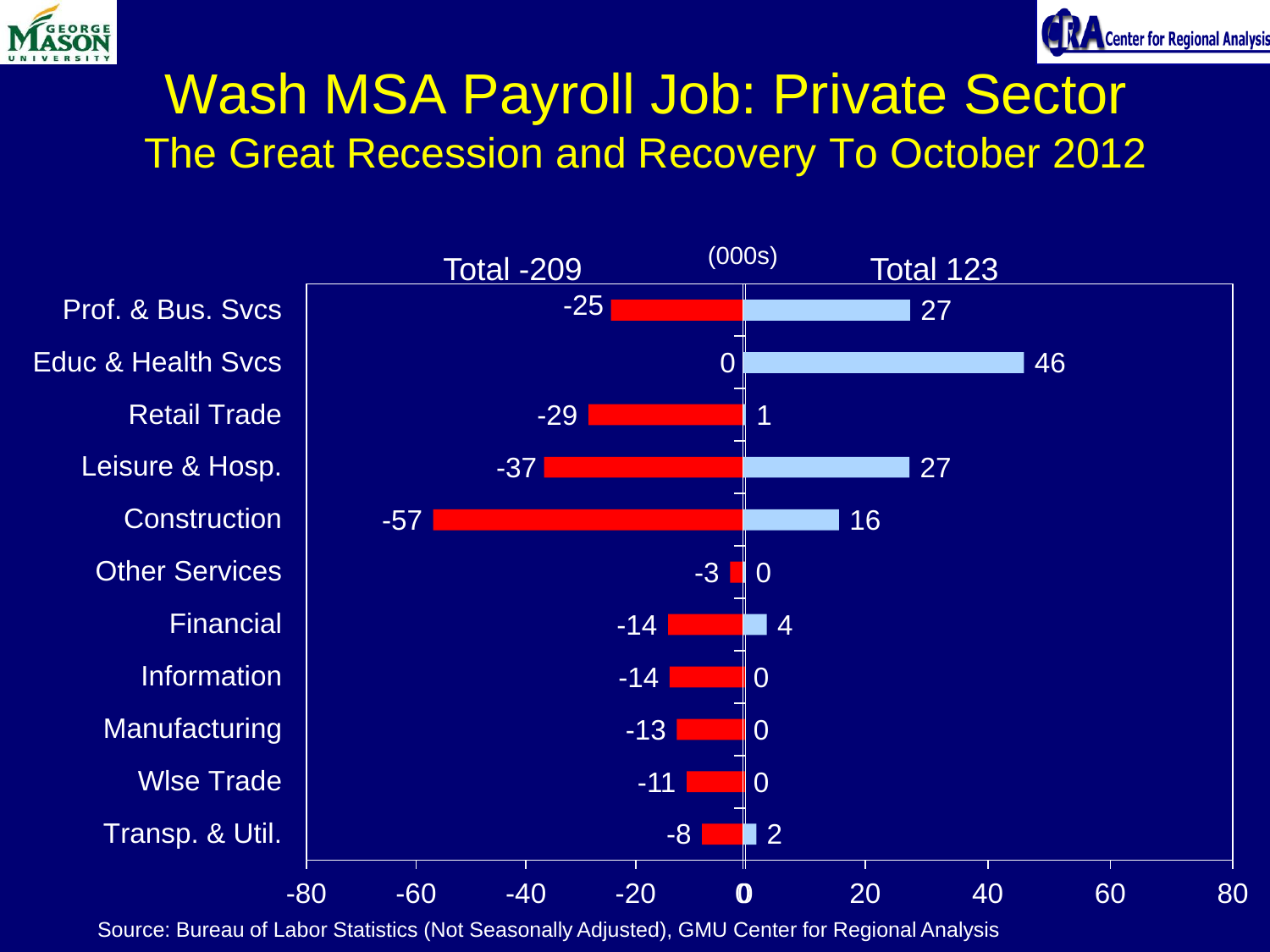



#### Job Change by Sector, 2008-2012 (Sep) (000s)

| <b>SECTOR</b>                             | <b>Washington</b><br><b>Metro Area</b> | D.C.   | <b>Suburban</b><br><b>MD</b> | <b>Northern</b><br><b>Virginia</b> |
|-------------------------------------------|----------------------------------------|--------|------------------------------|------------------------------------|
| Professional,<br><b>Business Services</b> | 22.2                                   | $-4.2$ | 2.8                          | 23.6                               |
| Government                                | 40.5                                   | 9.2    | 11.0                         | 20.3                               |
| Health, Educ. Svcs.                       | 49.8                                   | 21.7   | 10.8                         | 17.3                               |
| <b>Other Services</b>                     | 2.5                                    | 4.4    | $-1.6$                       | $-0.3$                             |
| <b>Hospitality</b>                        | 16.4                                   | 5.7    | 1.3                          | 9.4                                |
| <b>All Other</b>                          | $-69.2$                                | $-4.1$ | $-39.4$                      | $-25.7$                            |
| <b>TOTAL</b>                              | 62.2                                   | 32.7   | $-15.1$                      | 44.6                               |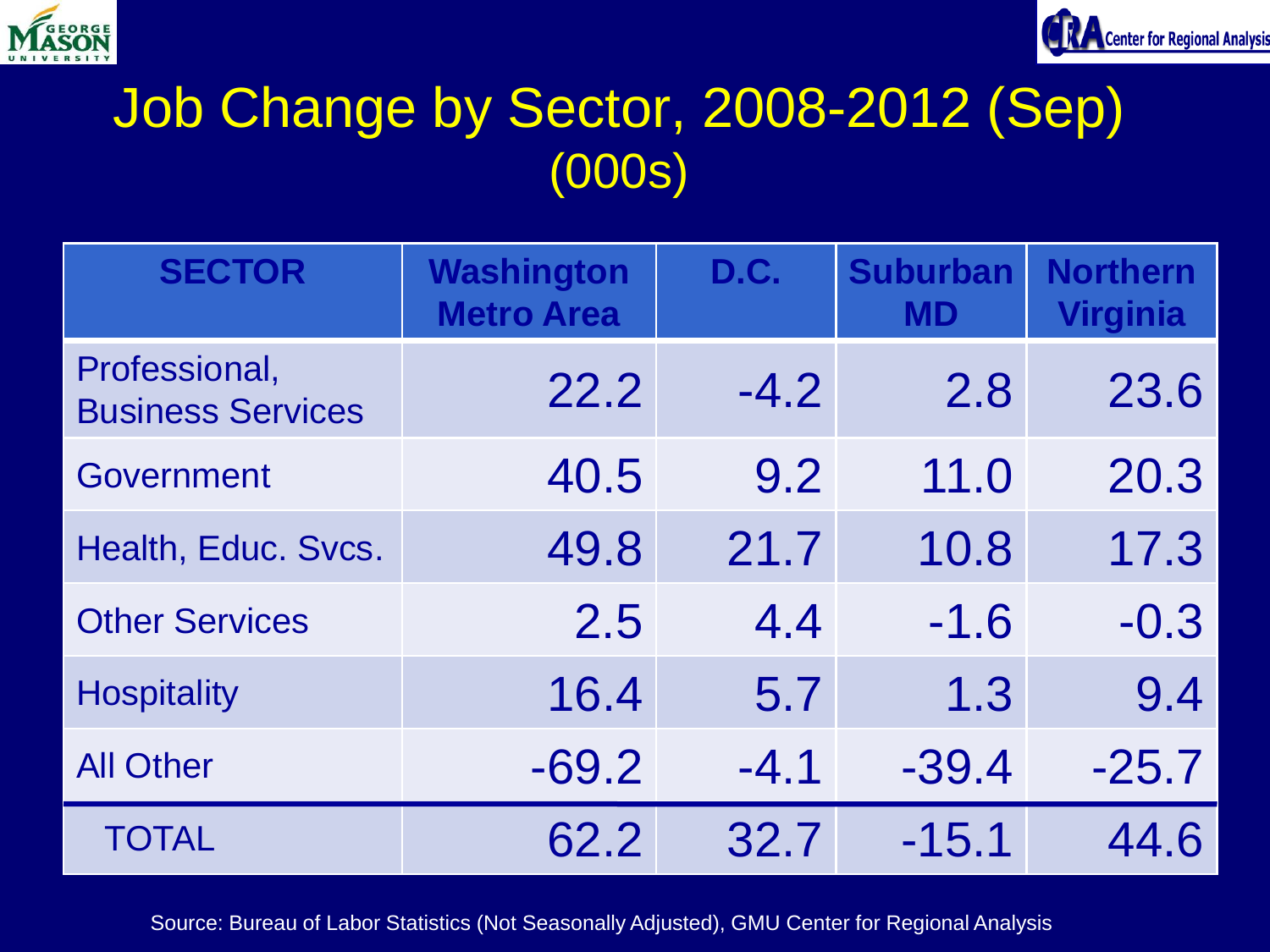



#### Sector Shift in Job Gains Washington MSA



Source: Bureau of Labor Statistics, Center for Regional Analysis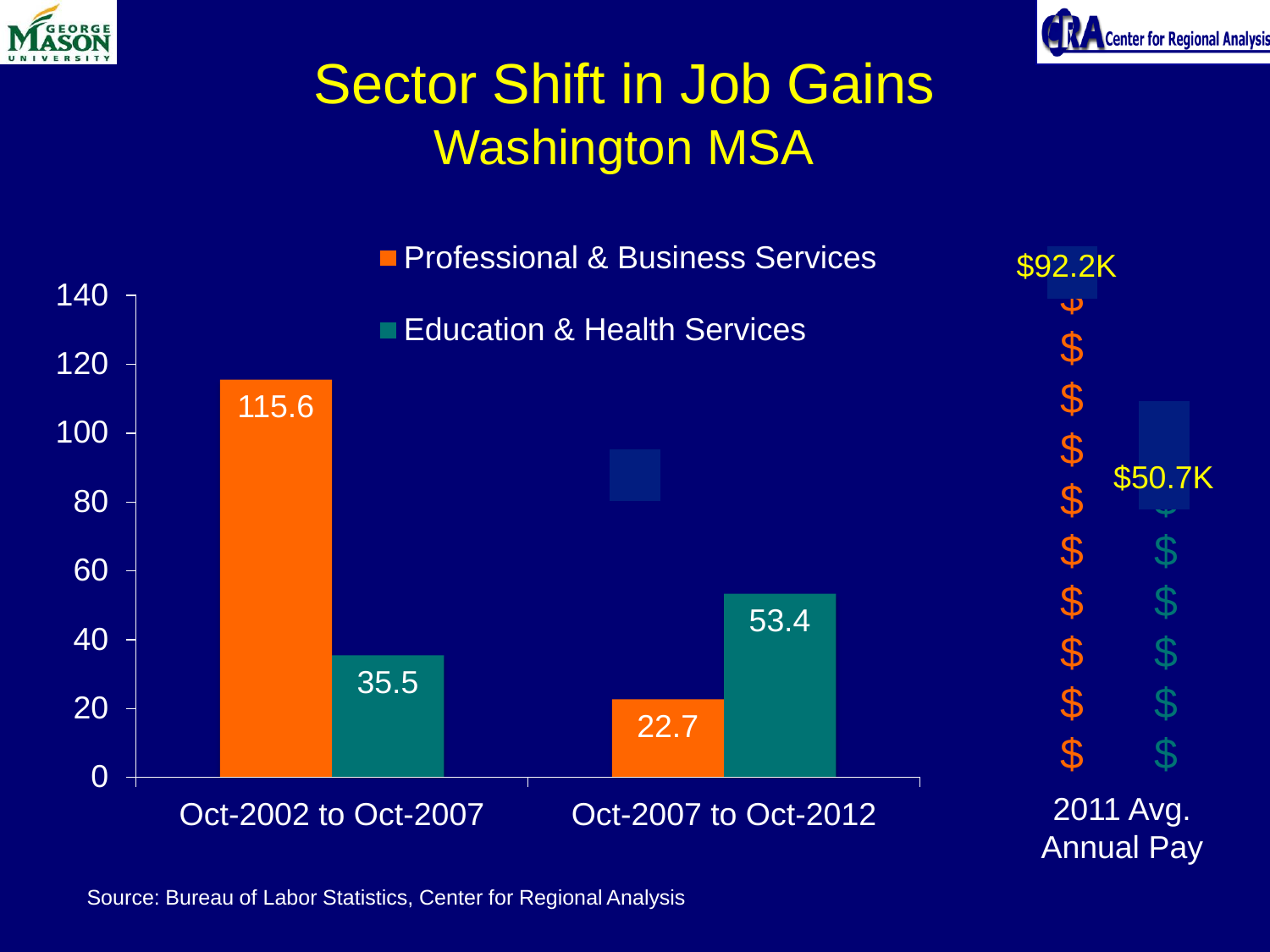



#### Wage and Salary Trends in the Washington Metropolitan Area

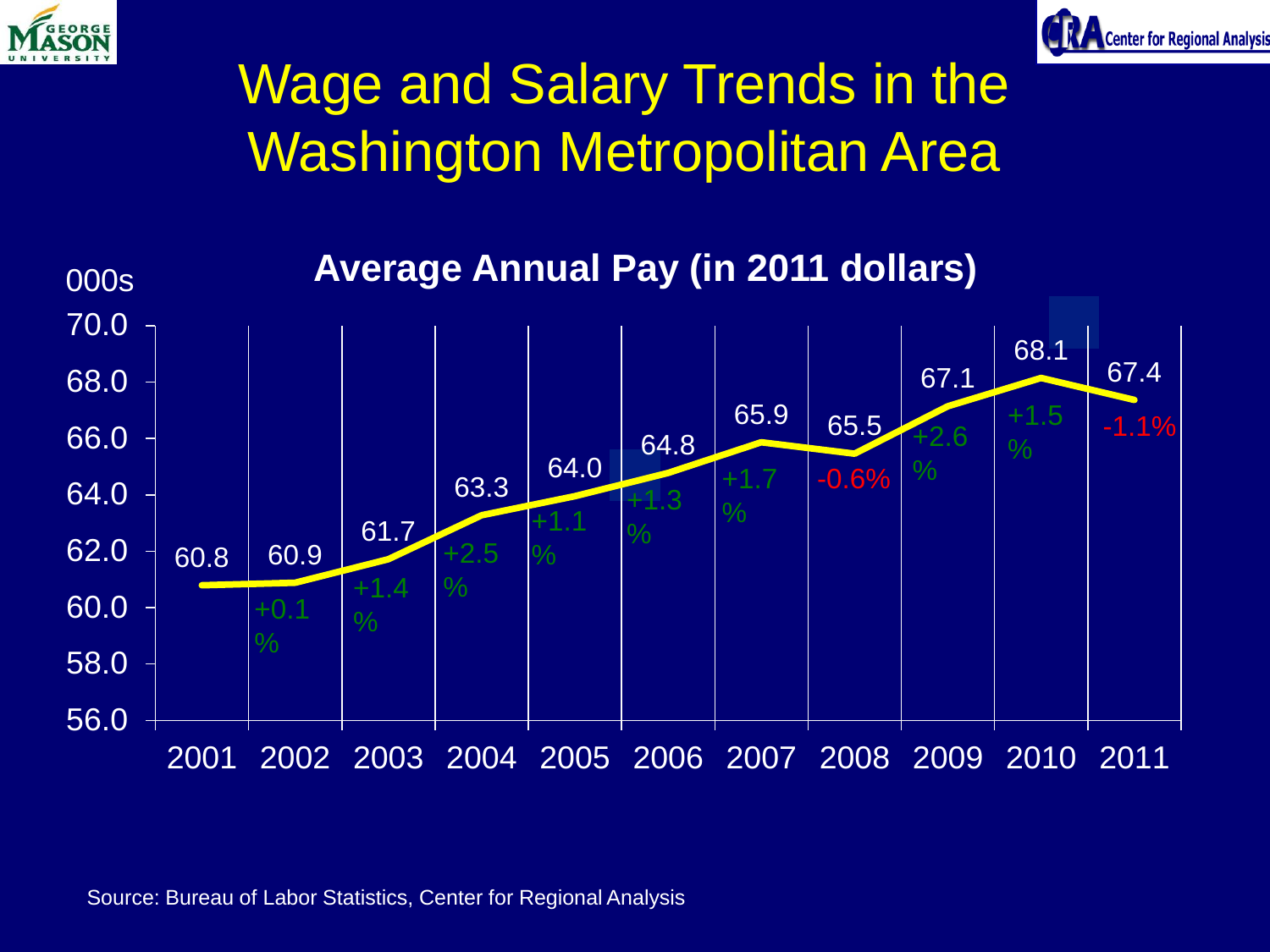



#### Early Signs of Income Compression Washington MSA



Source: Bureau of Economic Analysis, Center for Regional Analysis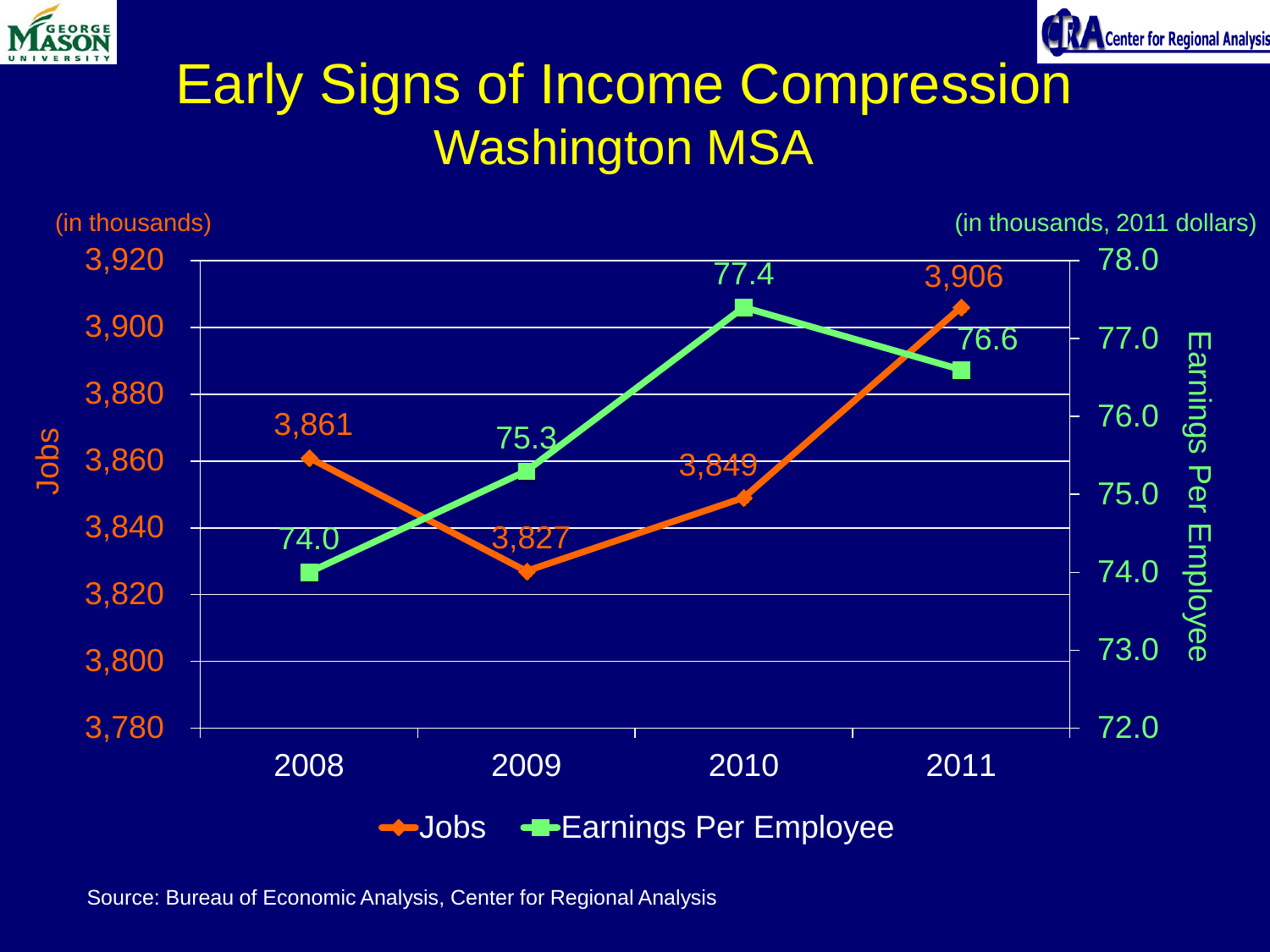| The Contribution To the Economy          |           |           | <b>CERA</b> Center for Regional Analysis |  |  |  |
|------------------------------------------|-----------|-----------|------------------------------------------|--|--|--|
| Per Job By Sector in the Washington Area |           |           |                                          |  |  |  |
| (in 2005 dollars)                        |           |           |                                          |  |  |  |
| <b>Sector</b>                            | 2010      | 2020      | % Change                                 |  |  |  |
| Prof. & Bus. Services                    | \$128,896 | \$166,756 | 29.4%                                    |  |  |  |
| Federal                                  | 134,956   | 144,292   | 4.7                                      |  |  |  |
| <b>Education/Health</b>                  | 61,771    | 57,211    | $-7.4$                                   |  |  |  |
| <b>Hospitality</b>                       | 42,290    | 43,572    | 3.0                                      |  |  |  |
| <b>State/Local Government</b>            | 62,382    | 56,265    | $-9.8$                                   |  |  |  |
| <b>Retail Trade</b>                      | 60,954    | 64,788    | 6.3                                      |  |  |  |
| Construction                             | 101,863   | 80,114    | $-21.4$                                  |  |  |  |
| <b>Financial Services</b>                | 565,809   | 613,433   | 8.4                                      |  |  |  |
| <b>Other Services</b>                    | 70,780    | 70,818    | 0.0                                      |  |  |  |
| <b>GRP/Jobs</b>                          | \$127,312 | \$141,535 | 11.1                                     |  |  |  |

Sources: IHS Global Insight, GMU Center for Regional Analysis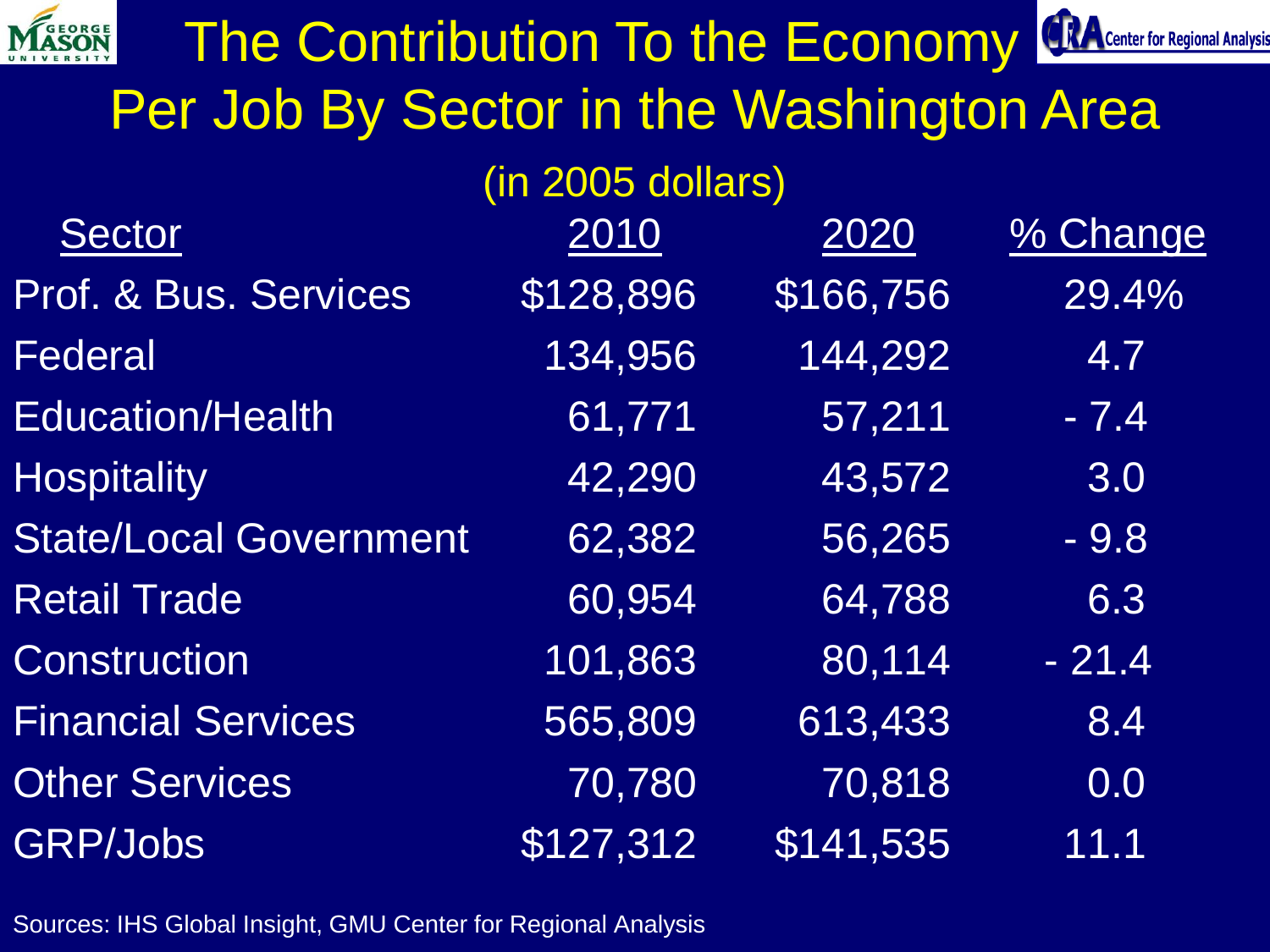



## The Washington Area's Current Economic Performance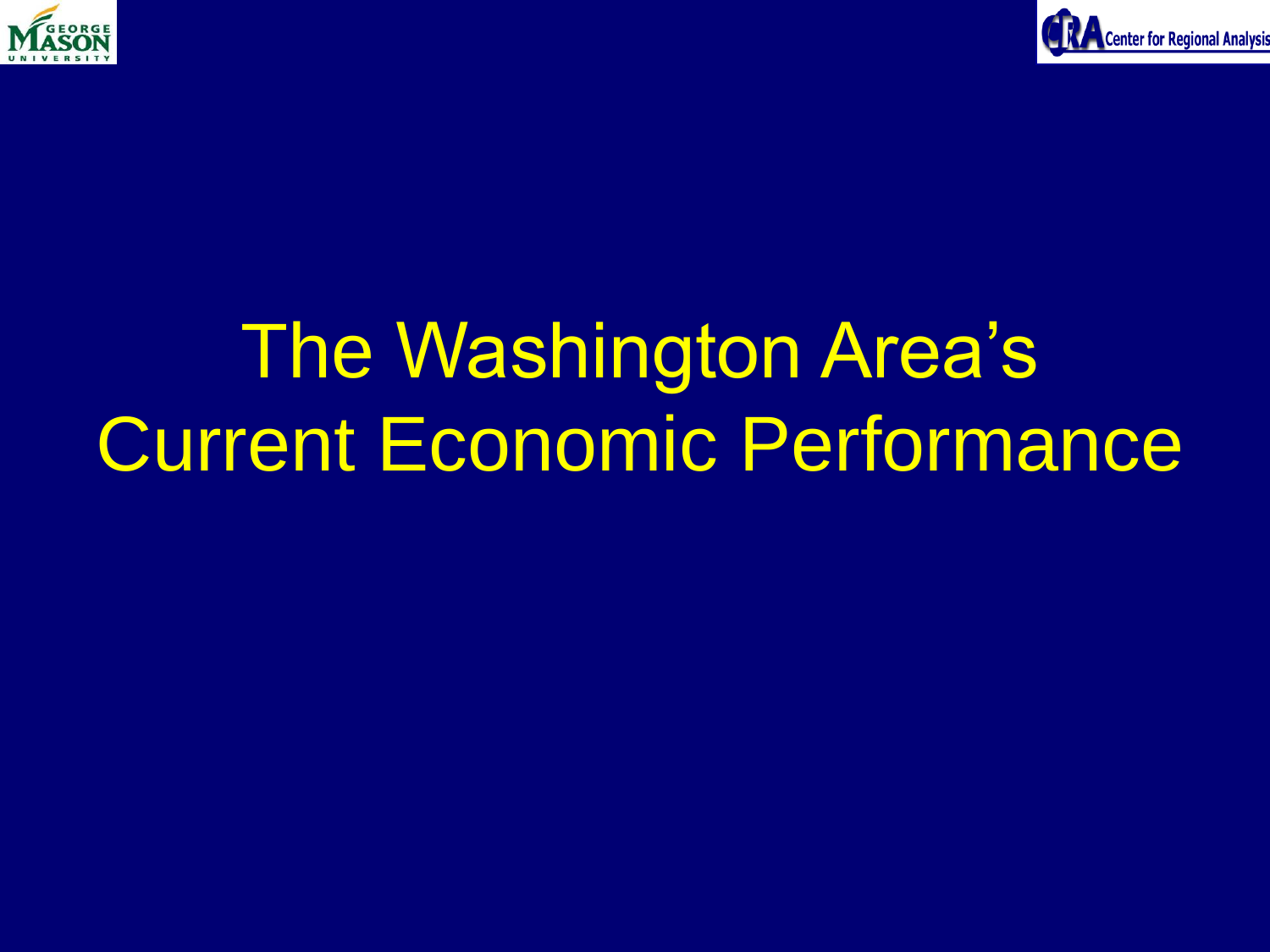



### Metro Comparisons Job Change 2011-2012 (Sep)

#### 15 Largest Metro Areas

(000s) **New York** 119 106 **Houston Los Angeles**  $\overline{7}$ **Dallas** 69 Chicago 66 **Seattle** 60 **SF-Oakland** 58 **Phoenix** 56 **Boston** 54 WASHINGTON42 **Detroit** 37 **Minneapolis** 34 **Atlanta** 33 Philadelphia  $11$ **Miami**  $\overline{0}$  $-300$  $-200$  $-100$  $\Omega$ 100 200 300 400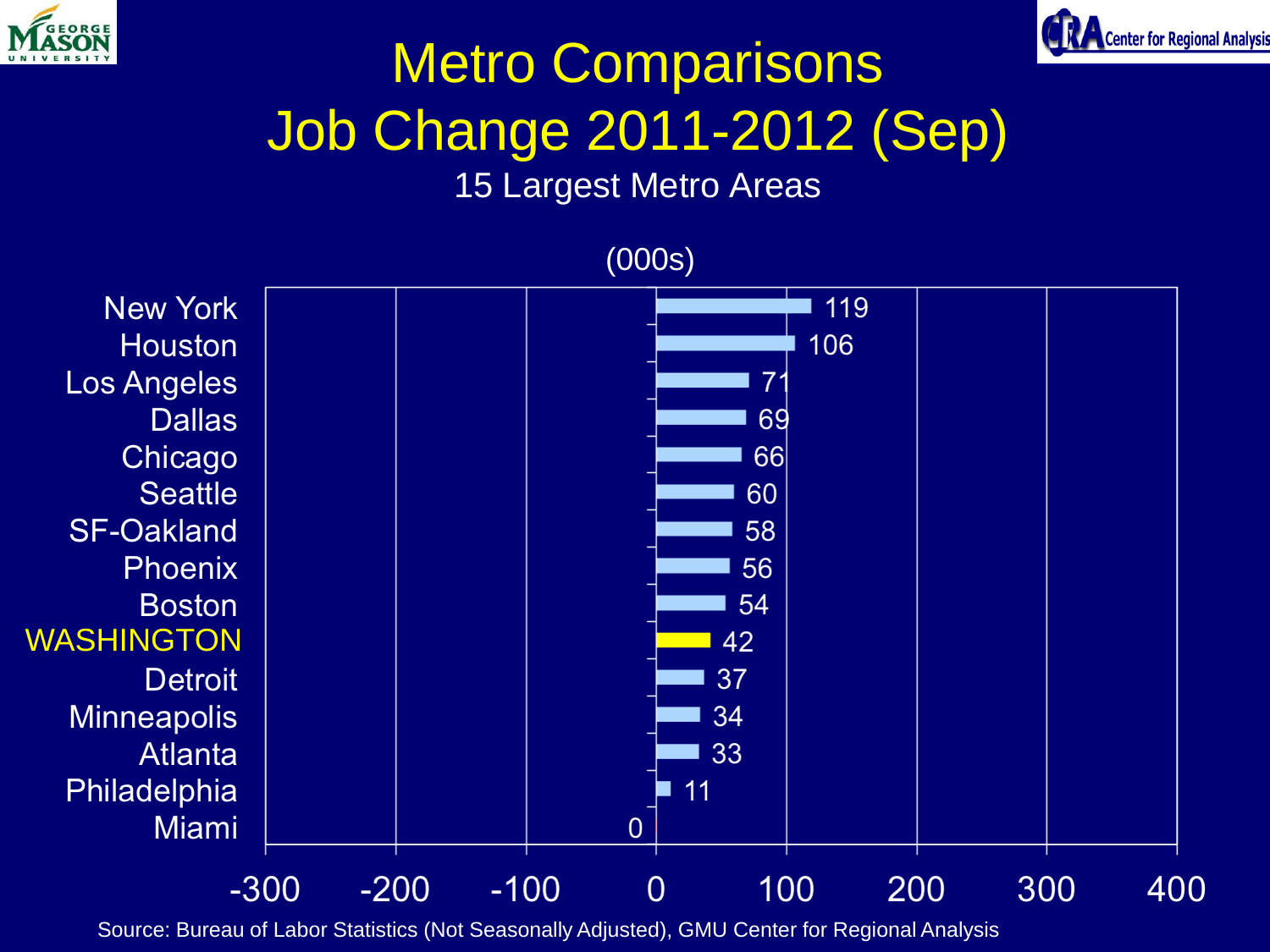



#### 15 Largest Job Markets Job Change: Nov 2011 – Nov 2012

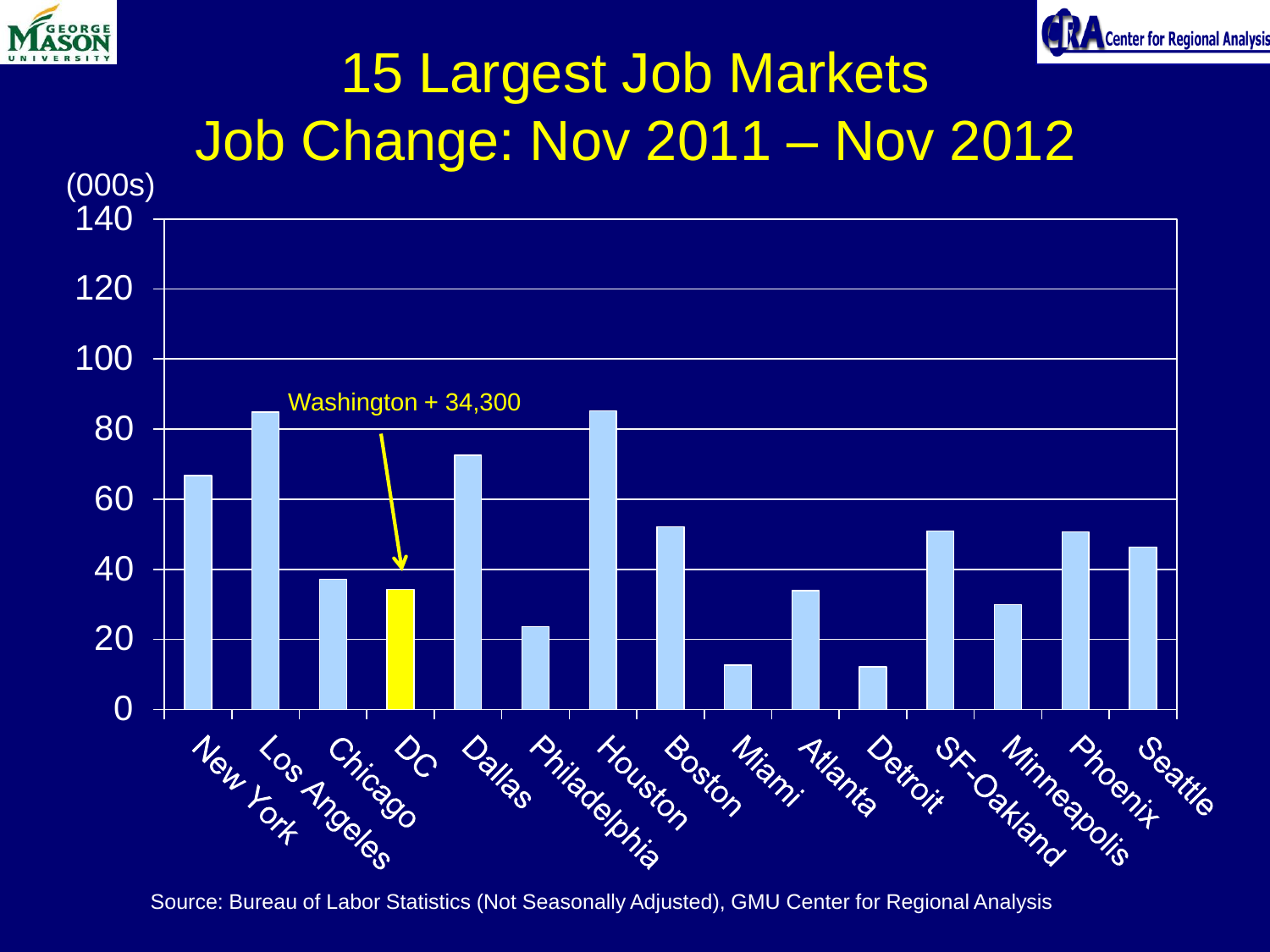



#### Annual Job Change Washington MSA

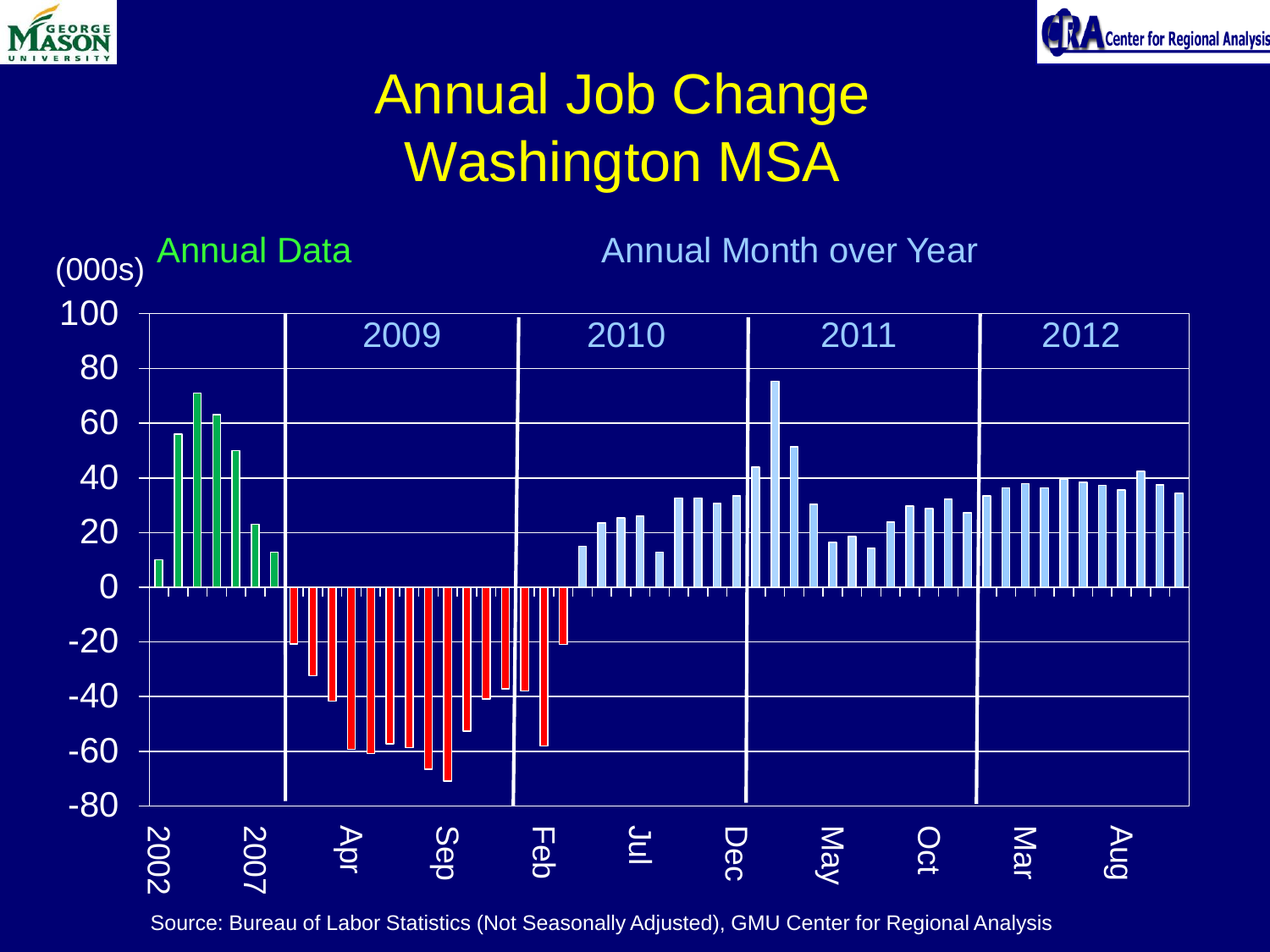

#### Job Change by Sector Nov 2011 – Nov 2012 Washington MSA



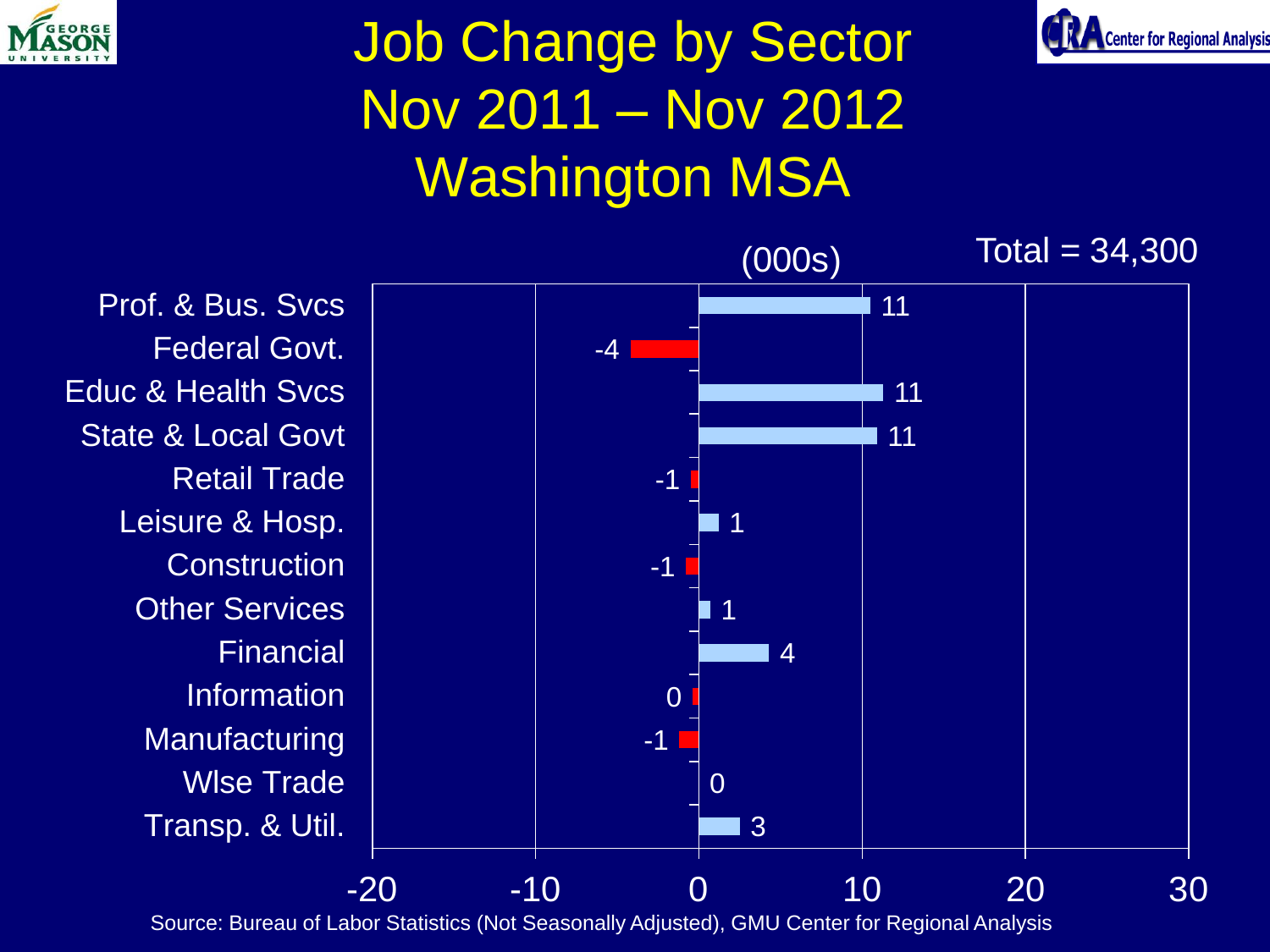



#### Annual Job Change District of Columbia

(000s) Annual Data Annual Month over Year

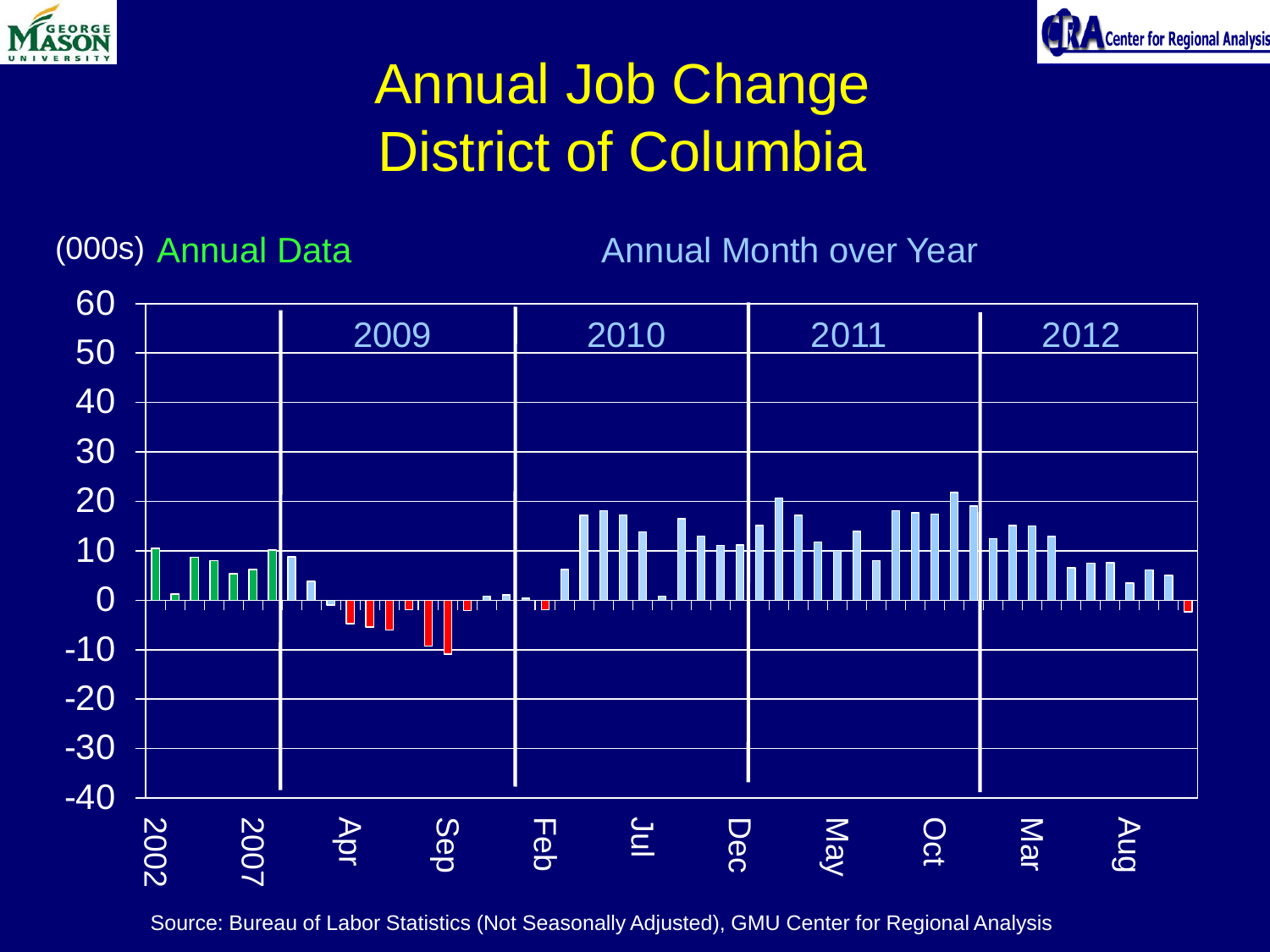



#### Job Change by Sector Nov 2011 – Nov 2012 District of Columbia (000s) Total -2,300

Transp. & Util. Wlse Trade **Manufacturing** Information **Financial** Other Services **Construction** Leisure & Hosp. Retail Trade State & Local Govt Educ & Health Svcs Federal Govt. Prof. & Bus. Svcs

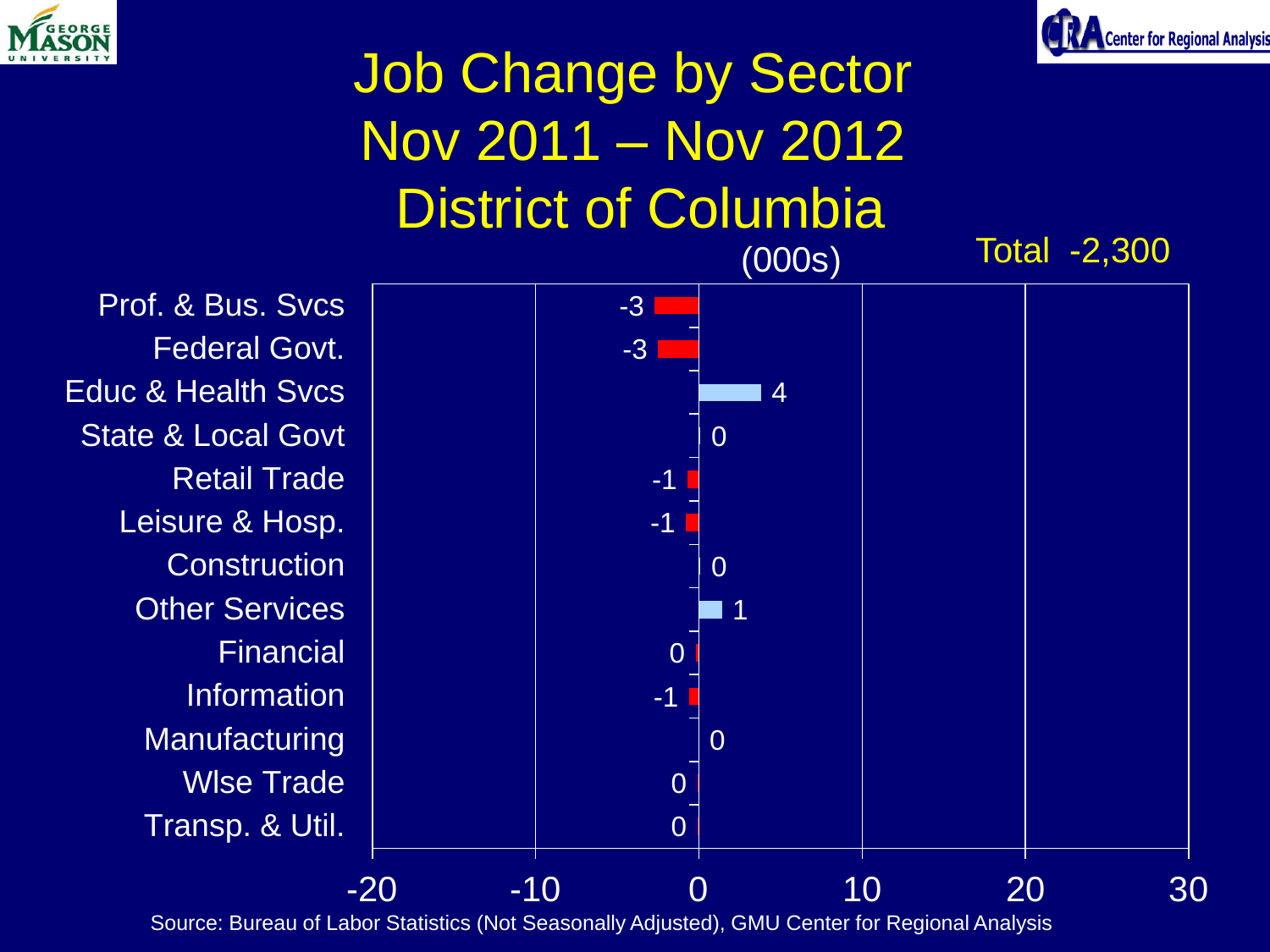



#### Annual Job Change Suburban Maryland

(000s) Annual Data **Annual Month over Year** 

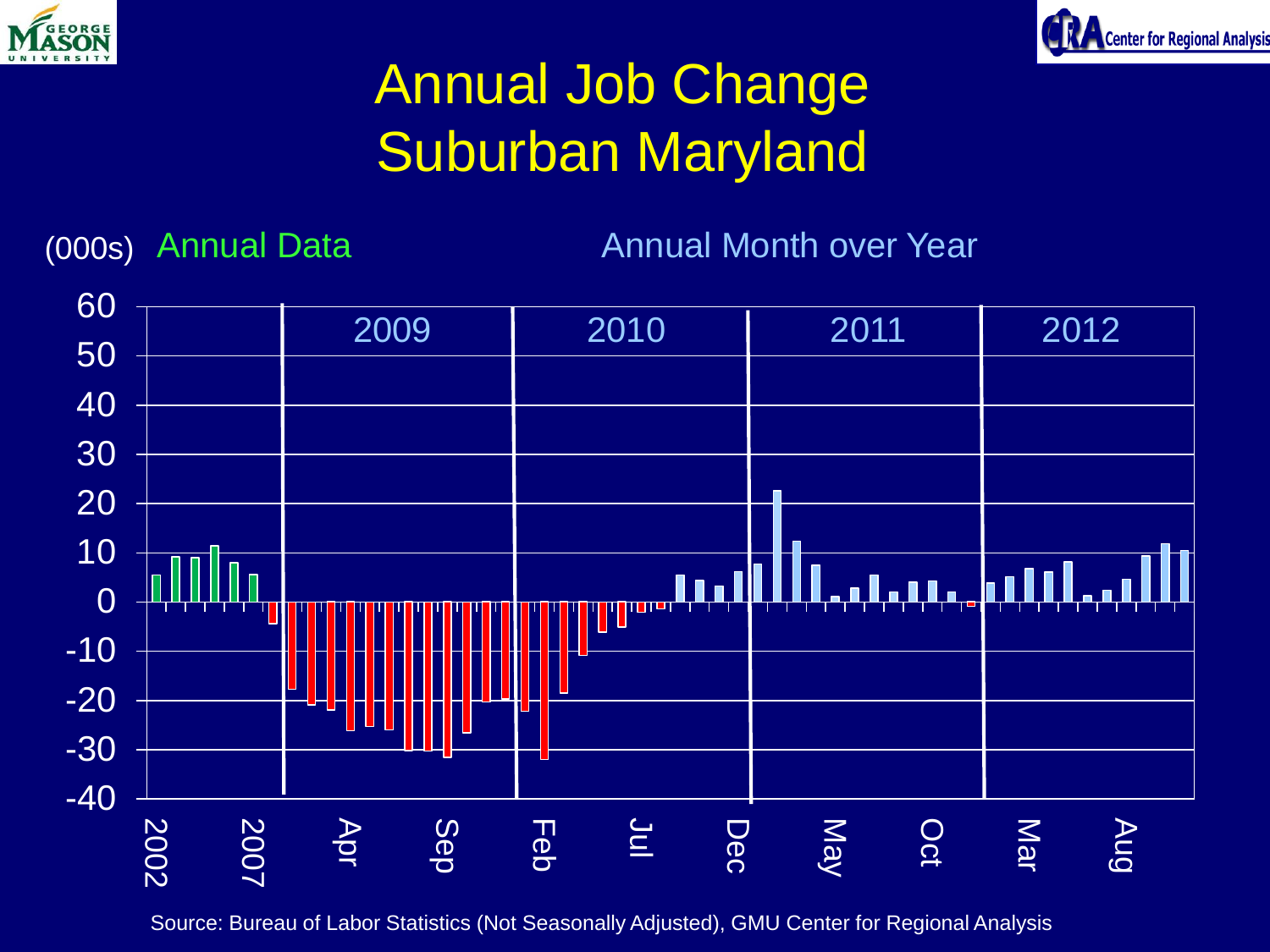



#### Job Change by Sector Nov 2011 – Nov 2012 Suburban Maryland (000s) Total 10,500

Transp. & Util. Wlse Trade **Manufacturing** Information **Financial** Other Services **Construction** Leisure & Hosp. Retail Trade State & Local Govt Educ & Health Svcs Federal Govt. Prof. & Bus. Svcs

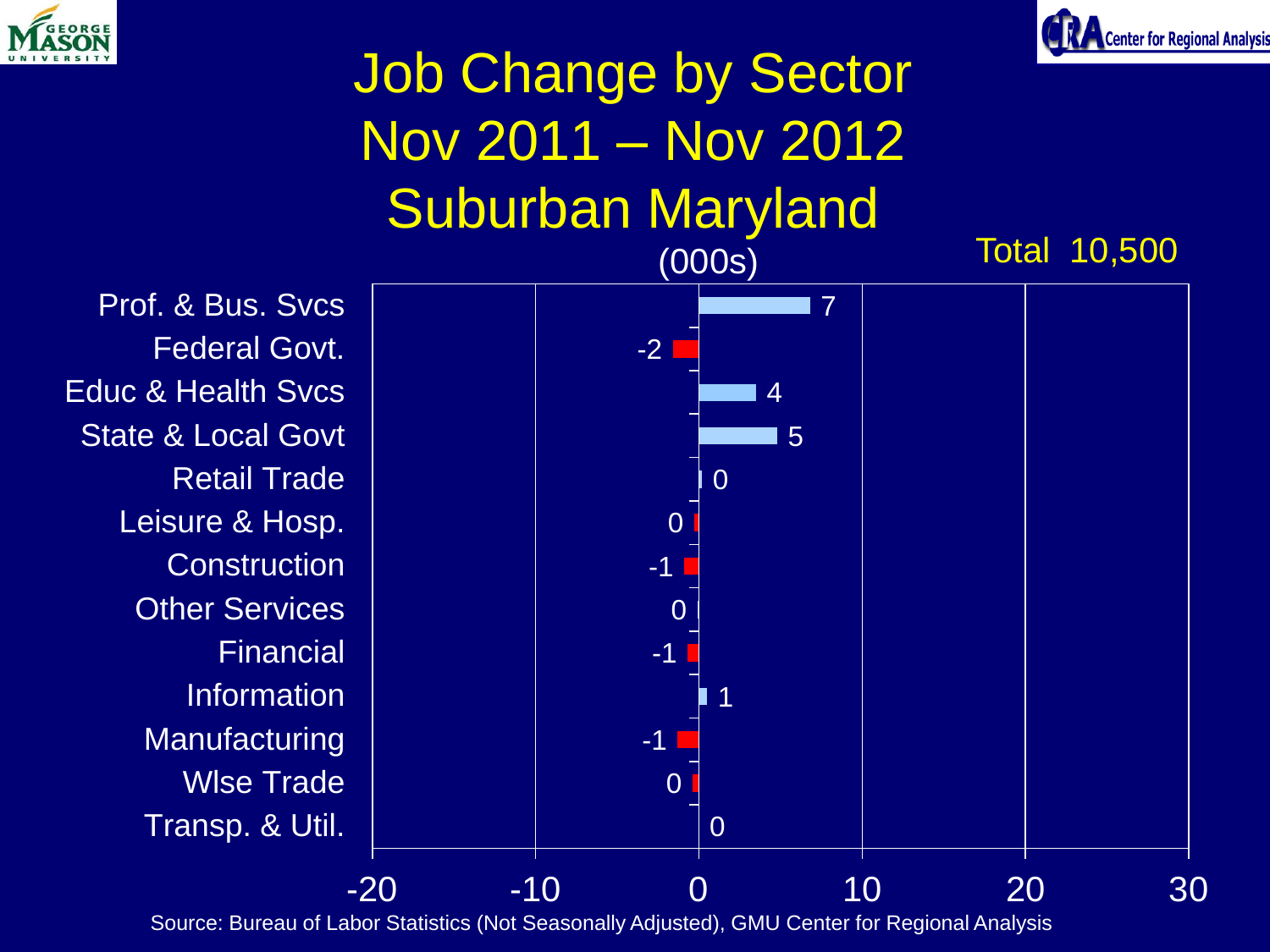



#### Annual Job Change Northern Virginia

(000s) Annual Data Annual Month over Year

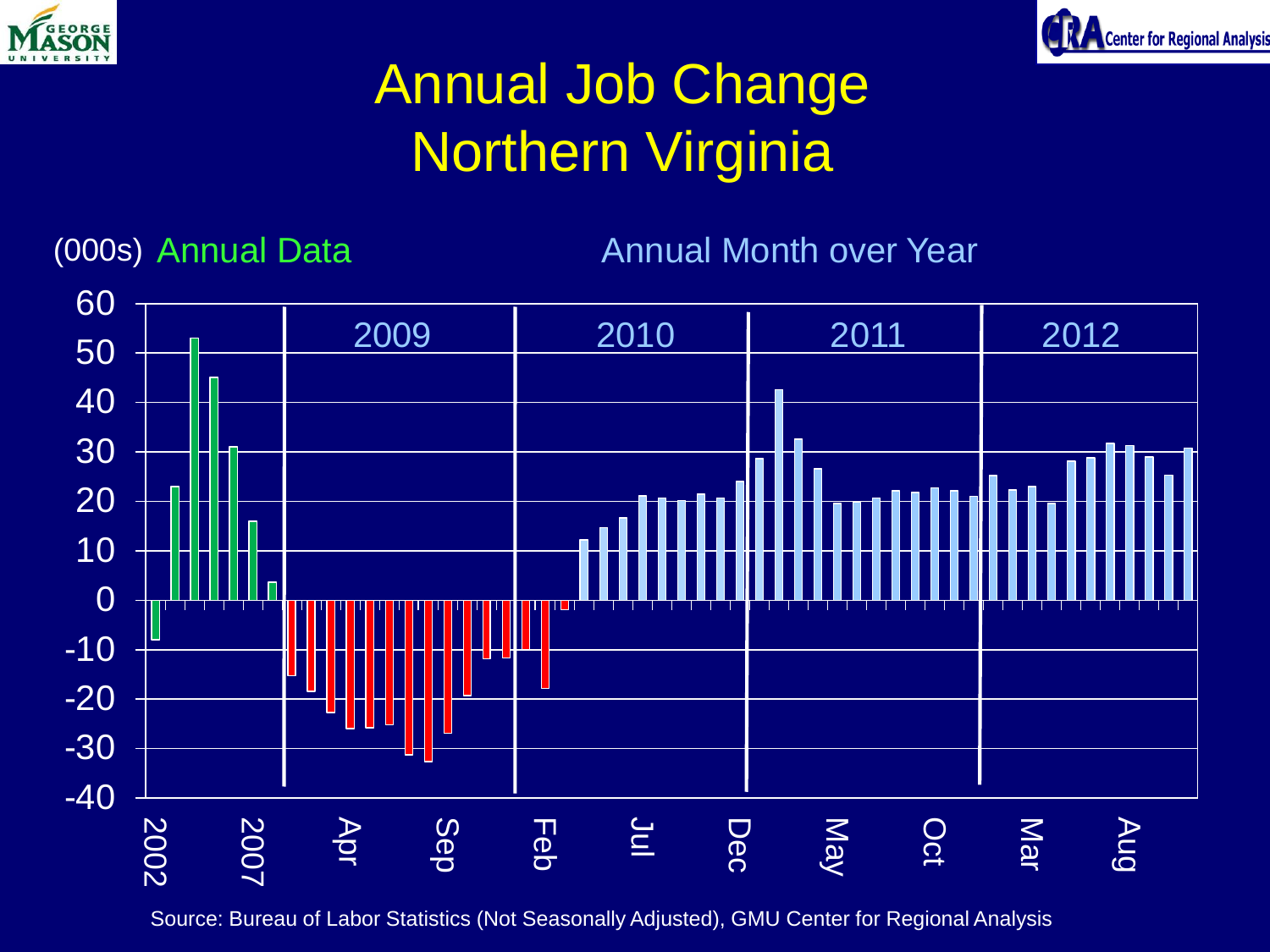



#### Job Change by Sector Nov 2011 – Nov 2012 Northern Virginia (000s) Total 30,700

Transp. & Util. Wlse Trade **Manufacturing** Information **Financial** Other Services **Construction** Leisure & Hosp. Retail Trade State & Local Govt Educ & Health Svcs Federal Govt. Prof. & Bus. Svcs

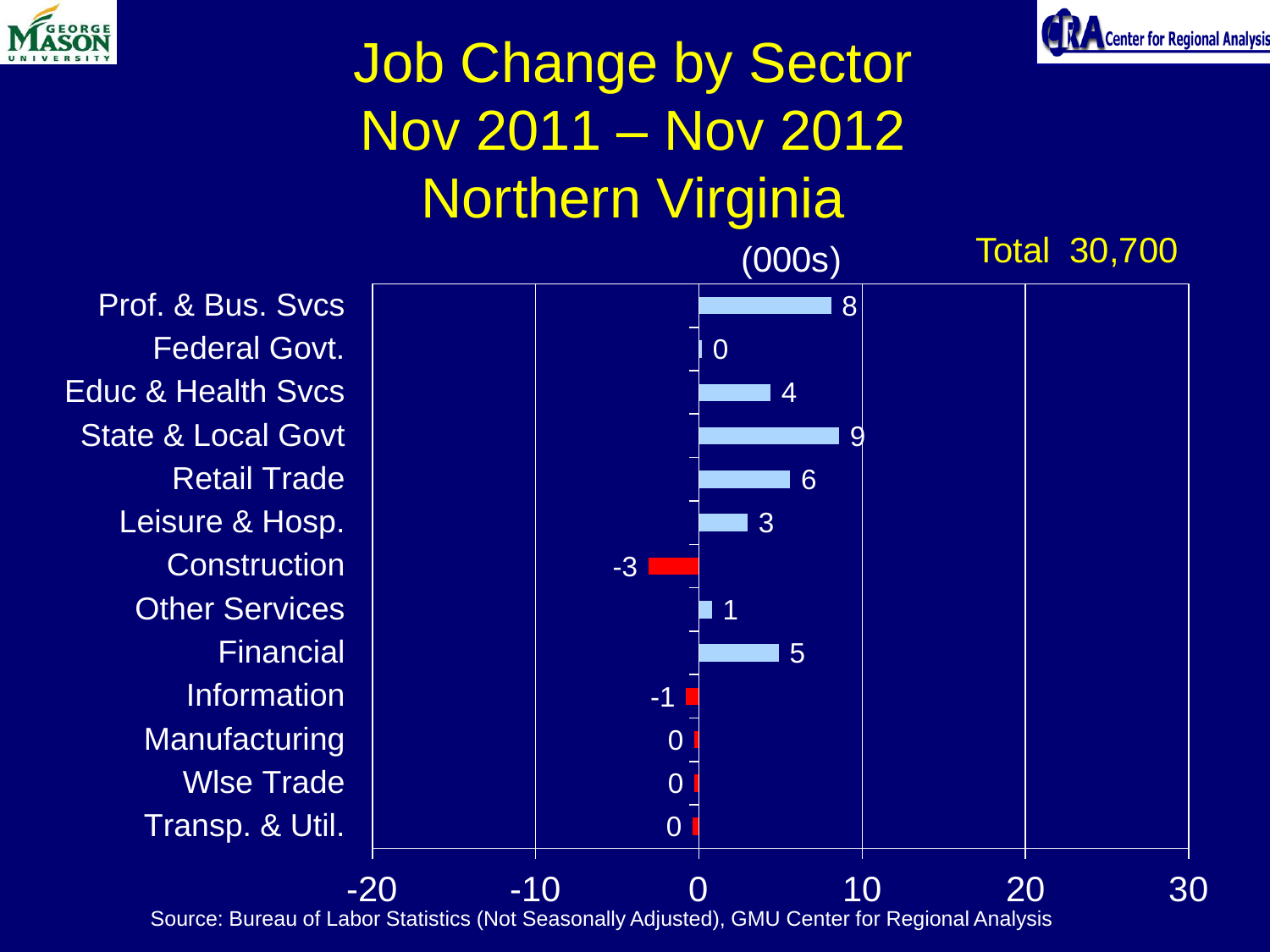![](_page_27_Picture_0.jpeg)

![](_page_27_Picture_1.jpeg)

#### Unemployment Rate

![](_page_27_Figure_3.jpeg)

Source: Bureau of Labor Statistics (Region - Not Seasonally Adjusted, US – Seasonally Adjusted)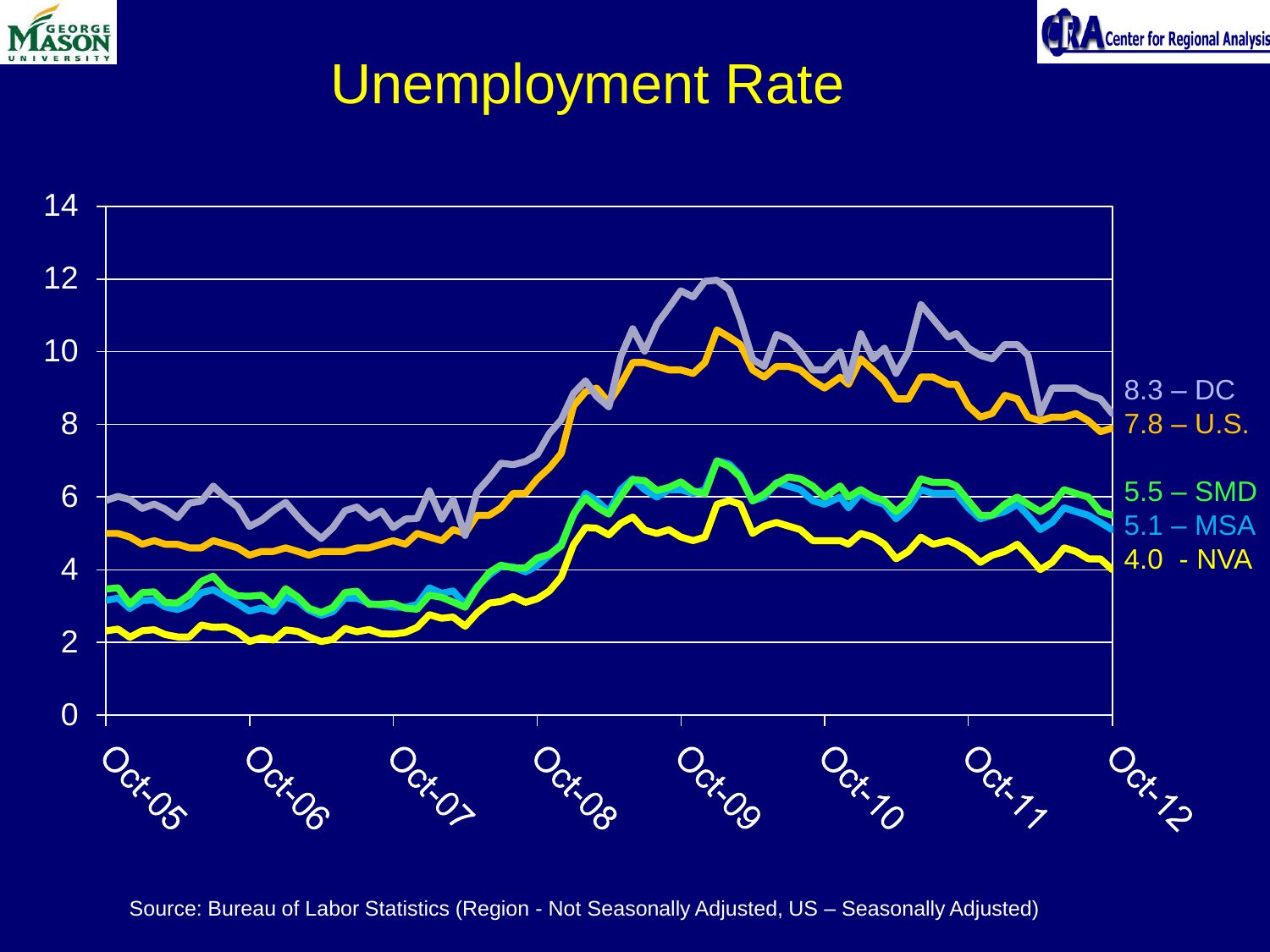![](_page_28_Picture_0.jpeg)

![](_page_28_Picture_1.jpeg)

## What Explains the Region's Differential Regional Growth Pattern and What are the Economy's Vulnerabilities?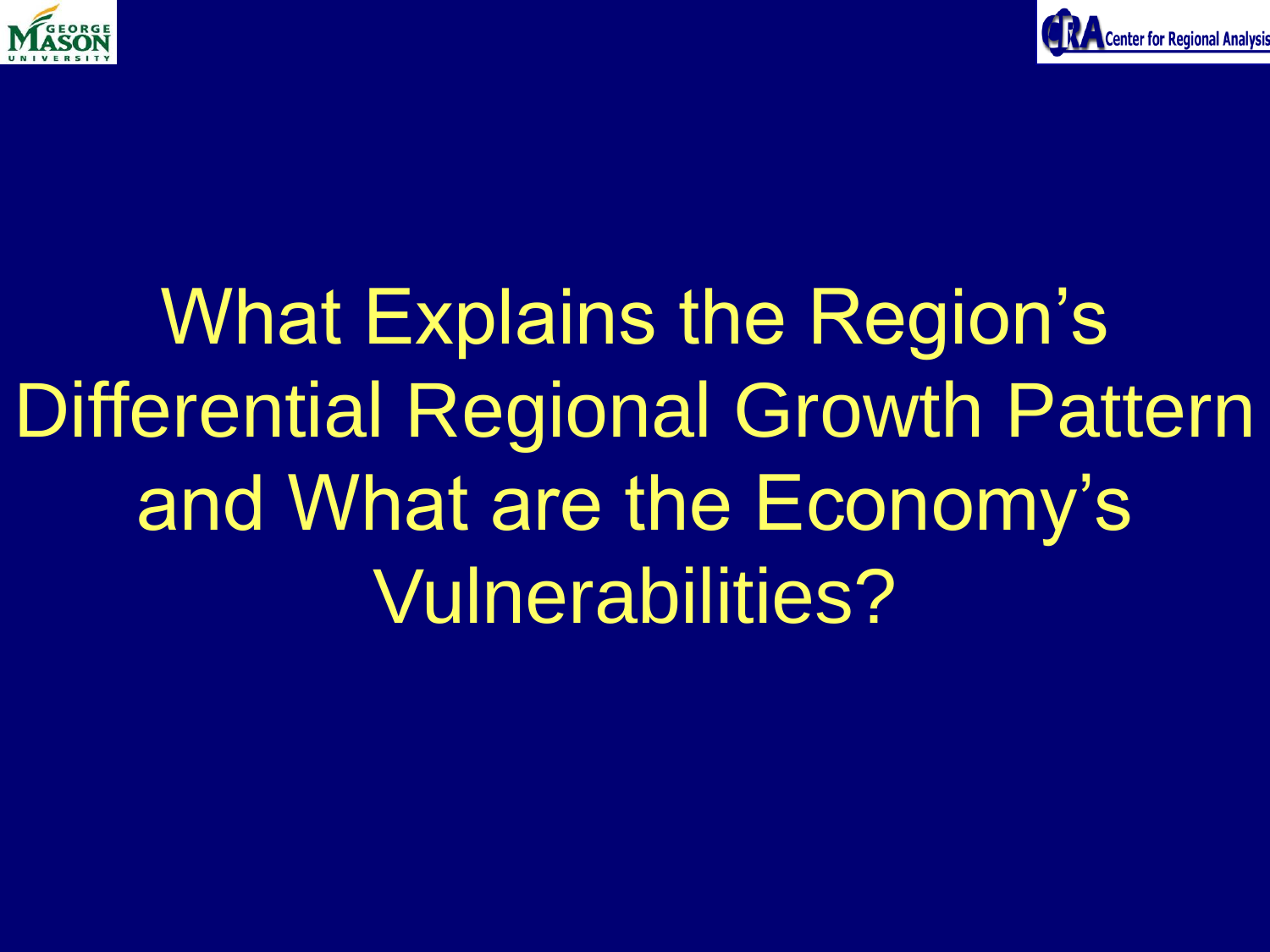![](_page_29_Picture_0.jpeg)

![](_page_29_Picture_1.jpeg)

#### Federal Spending Trends in DC, Maryland and Virginia,2000- 2010 (in billions of dollars)

| Area                        | 2000                |         | 2010 %Change % Total |       | $***$            |
|-----------------------------|---------------------|---------|----------------------|-------|------------------|
| <b>United States</b>        | \$1,637.2 \$3,276.4 |         | 100.1                | 100.0 |                  |
| <b>District of Columbia</b> | 28.2                | 61.9    | 119.2                | 1.9   | 0.2 <sub>1</sub> |
| <b>Maryland</b>             | 45.1                | 96.3    | 113.5                | 2.9   | 1.9              |
| Virginia                    | 62.7                | 136.1   | 117.0                | 4.2   | <u>2.6</u>       |
| <b>Total Area</b>           | \$136.0             | \$294.3 | 116.4                | 9.0   | 4.7              |

Source: Consolidated Federal Funds Report, 2010 \*\* state population as a percent of US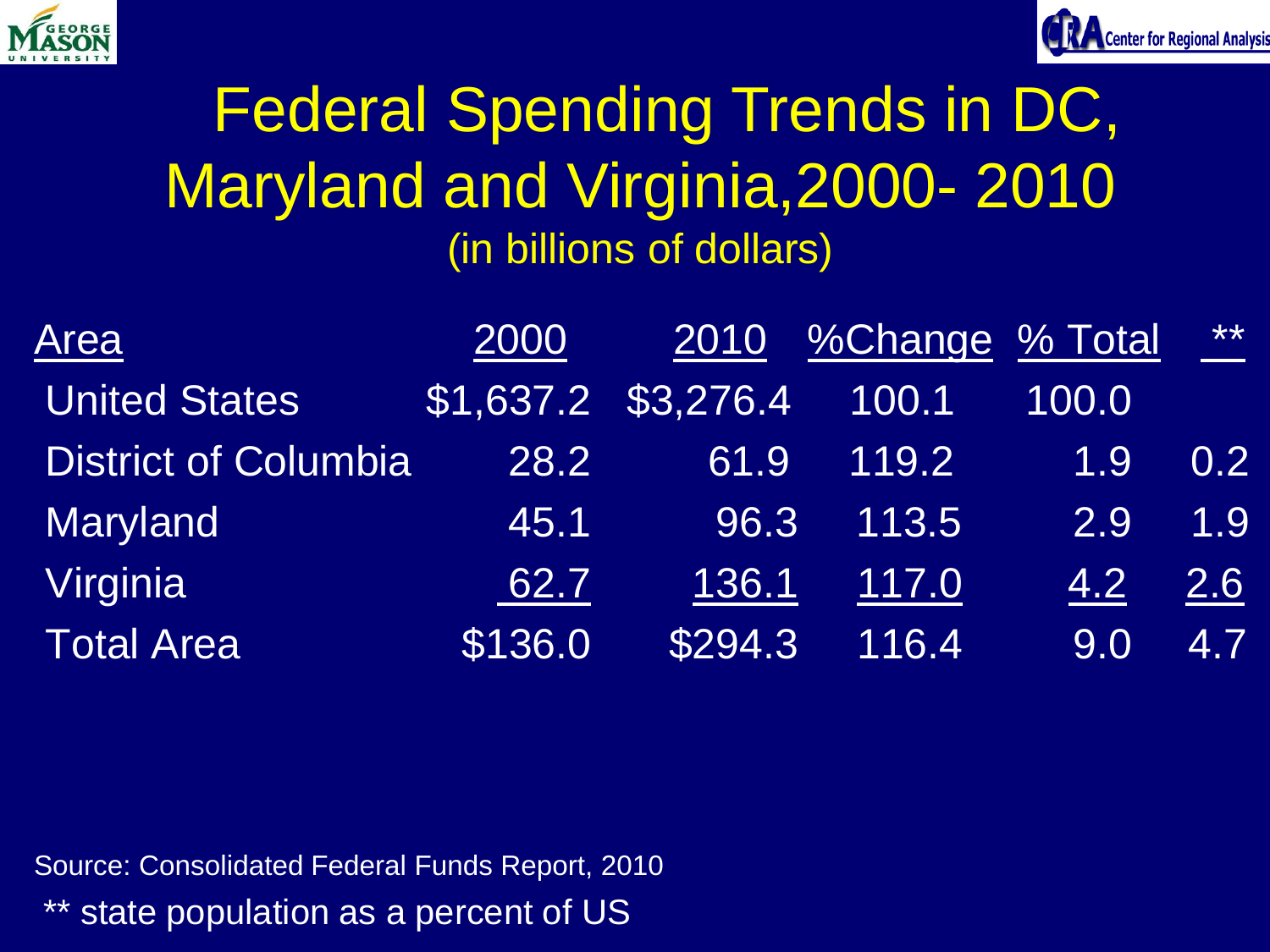![](_page_30_Picture_0.jpeg)

![](_page_30_Picture_1.jpeg)

#### Federal Procurement Washington Metro Area

![](_page_30_Figure_3.jpeg)

Source: Census Consolidated Federal Funds Report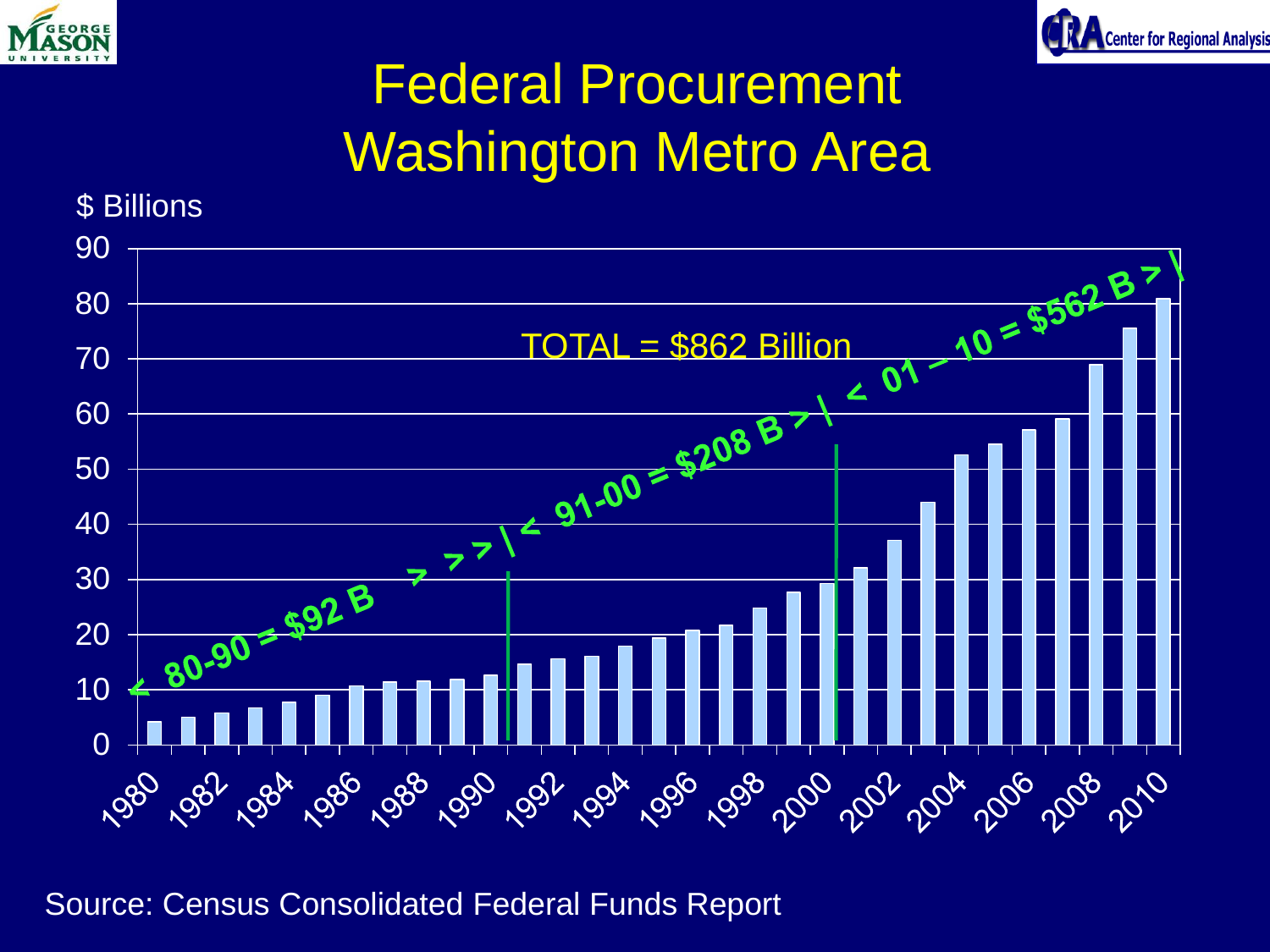![](_page_31_Picture_0.jpeg)

![](_page_31_Picture_1.jpeg)

#### 2010 Federal Procurement Top 10 States

![](_page_31_Figure_3.jpeg)

Source: Census: Consolidated Federal Funds Reports, GMU Center for Regional Analysis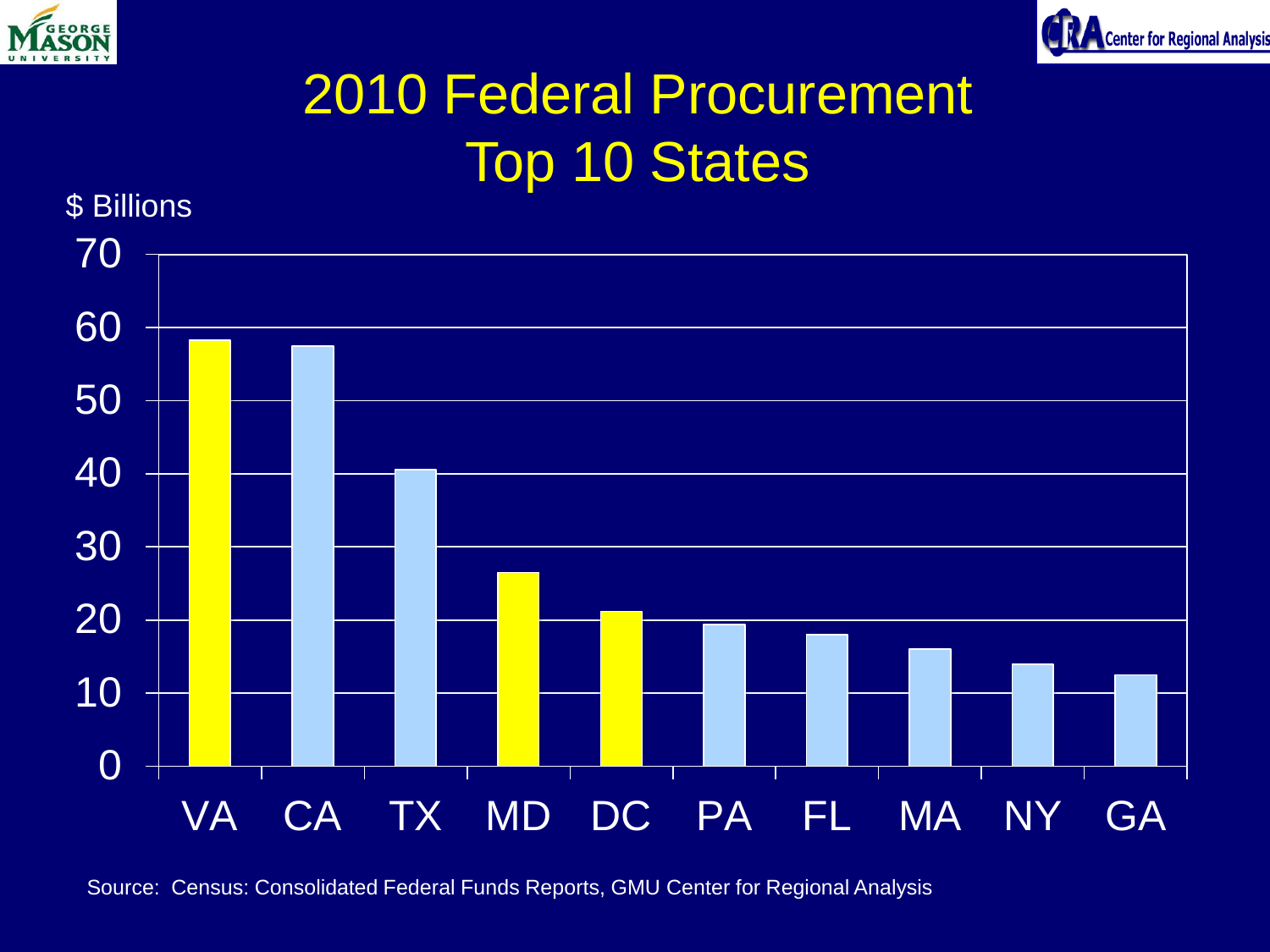![](_page_32_Picture_0.jpeg)

![](_page_32_Picture_1.jpeg)

#### Federal Employment Washington Metro Area

![](_page_32_Figure_3.jpeg)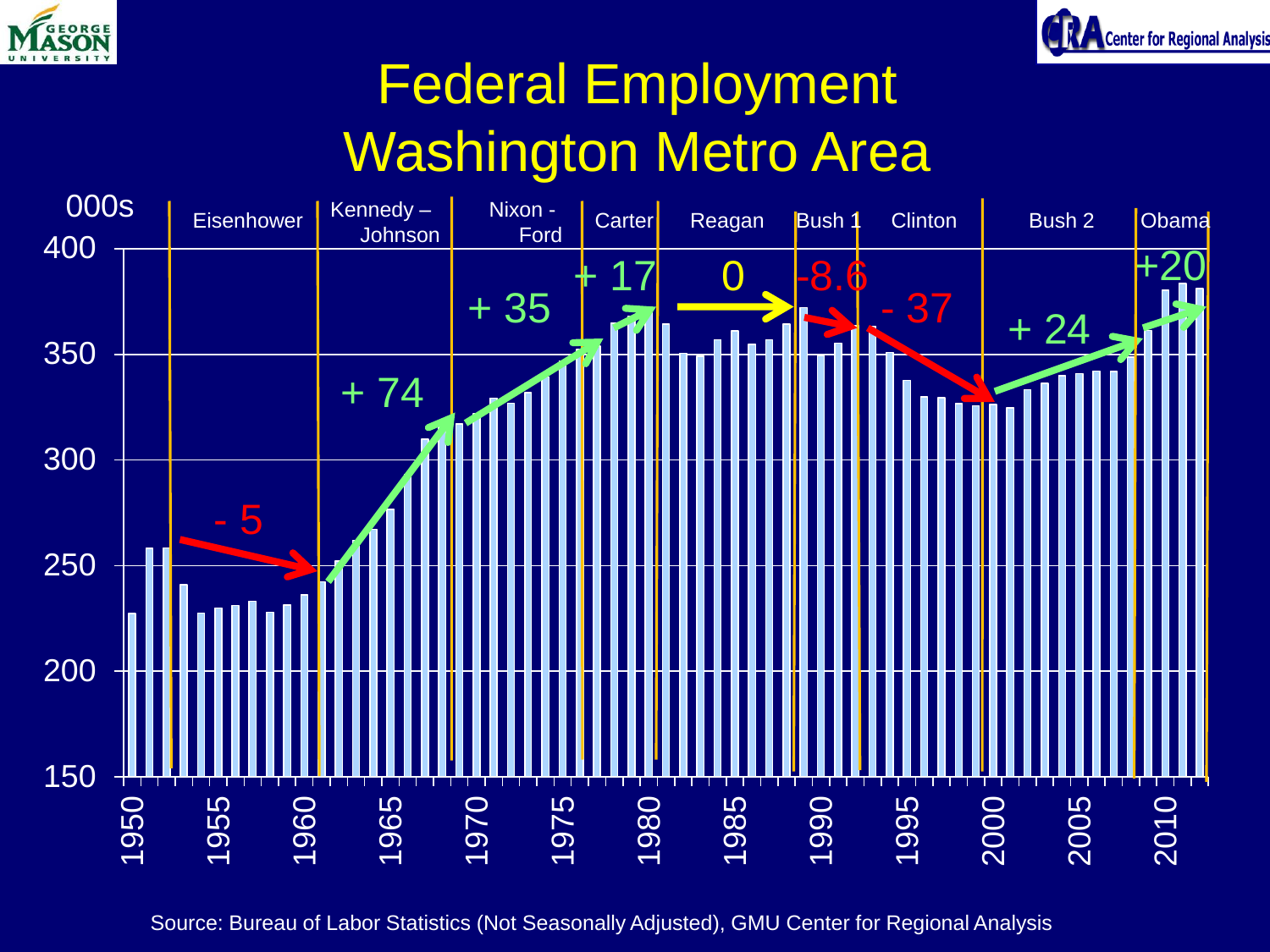![](_page_33_Picture_0.jpeg)

![](_page_33_Picture_1.jpeg)

#### 2010 Federal Wages & Salaries Top 10 States

![](_page_33_Figure_3.jpeg)

Source: Census: Consolidated Federal Funds Reports, GMU Center for Regional Analysis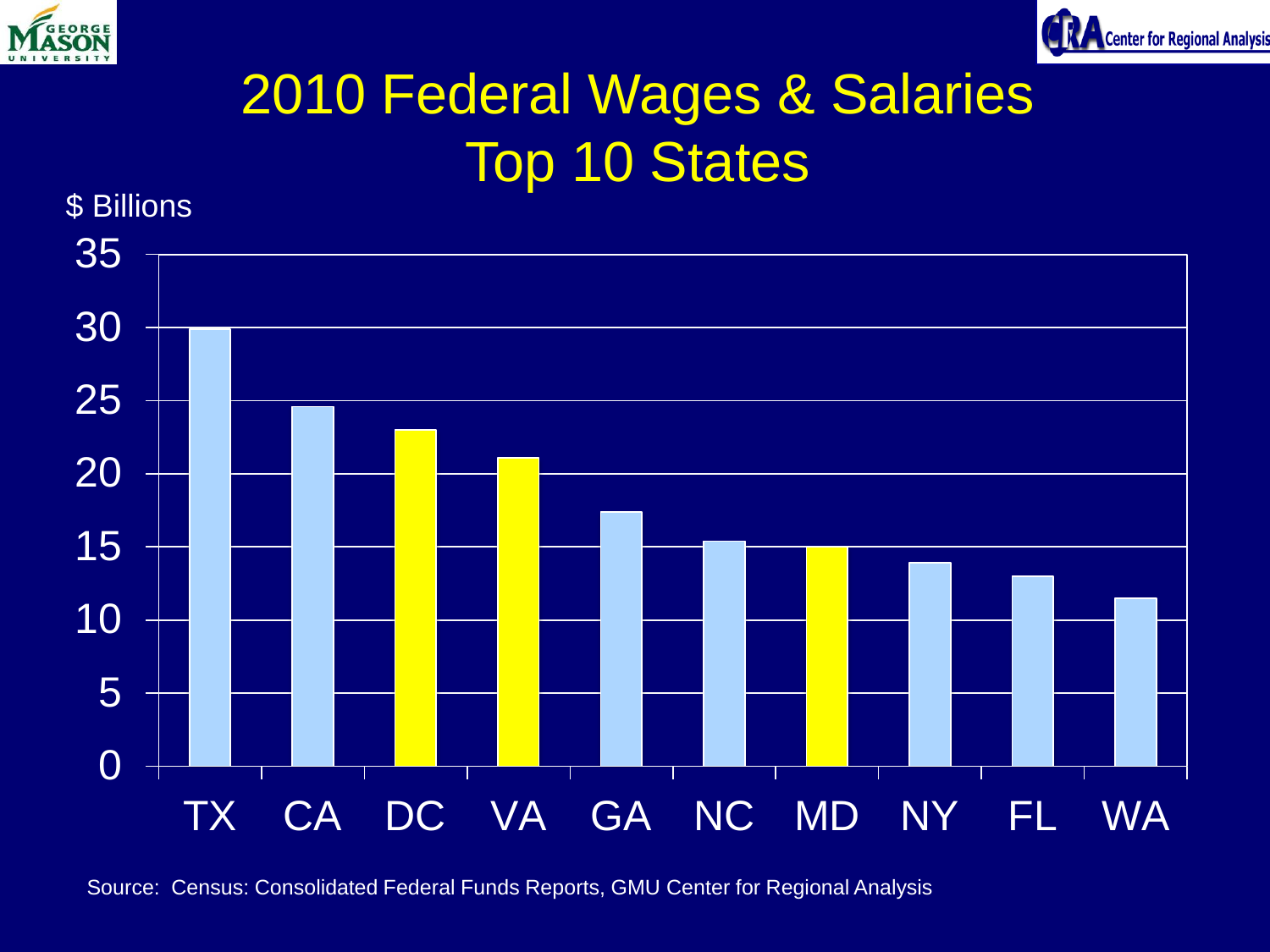![](_page_34_Picture_0.jpeg)

![](_page_34_Picture_1.jpeg)

#### Federal Government Washington MSA

(000s) Annual Data **Annual Month over Year** 

![](_page_34_Figure_5.jpeg)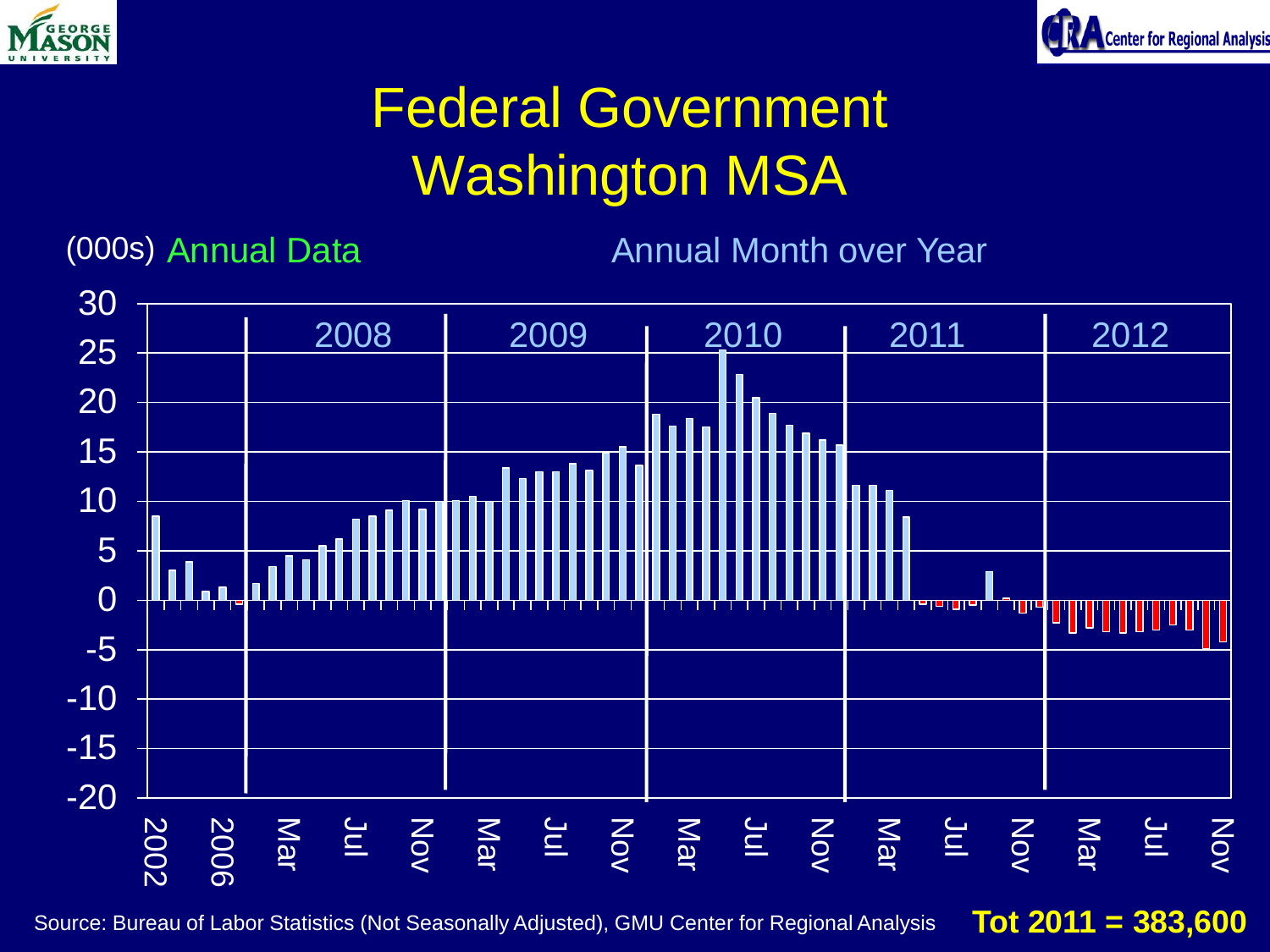![](_page_35_Picture_0.jpeg)

![](_page_35_Picture_1.jpeg)

#### The Relative Importance of Federal Spending in the Maryland-DC-Virginia Region

The Region's Share of U.S. Population 4.7% The Region's Share of All Federal \$s 9.0% The Region's Share of All DOD \$s 15.0% The Region's Share of Federal Payroll and Federal Procurement \$s at Risk of Cutbacks Under Sequestration 21.0% Federal Spending as a Percent of the Region's GRP in 2010 39.8%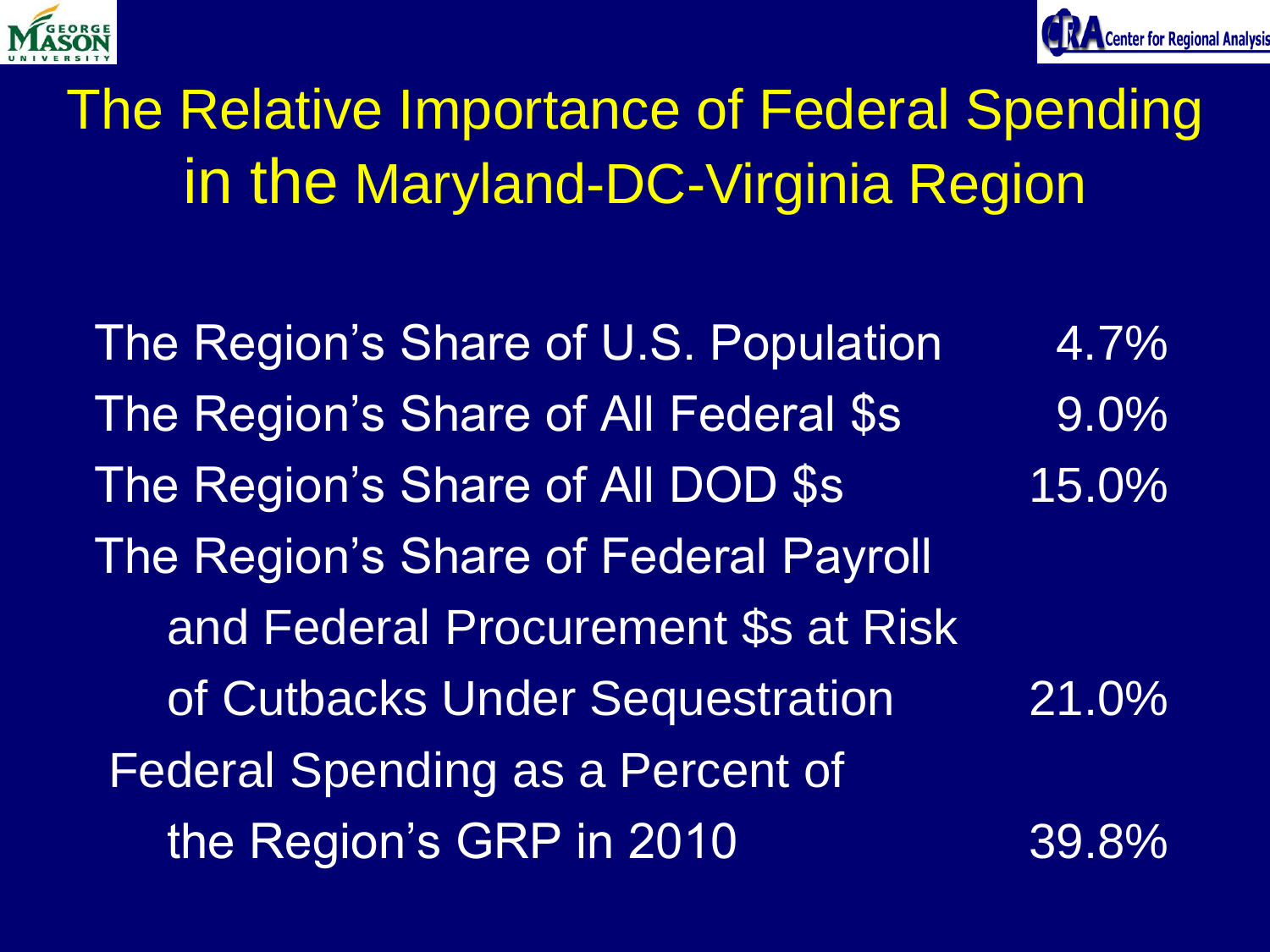![](_page_36_Picture_0.jpeg)

![](_page_36_Picture_1.jpeg)

## The Washington Region's Economic Forecast (post fiscal cliff)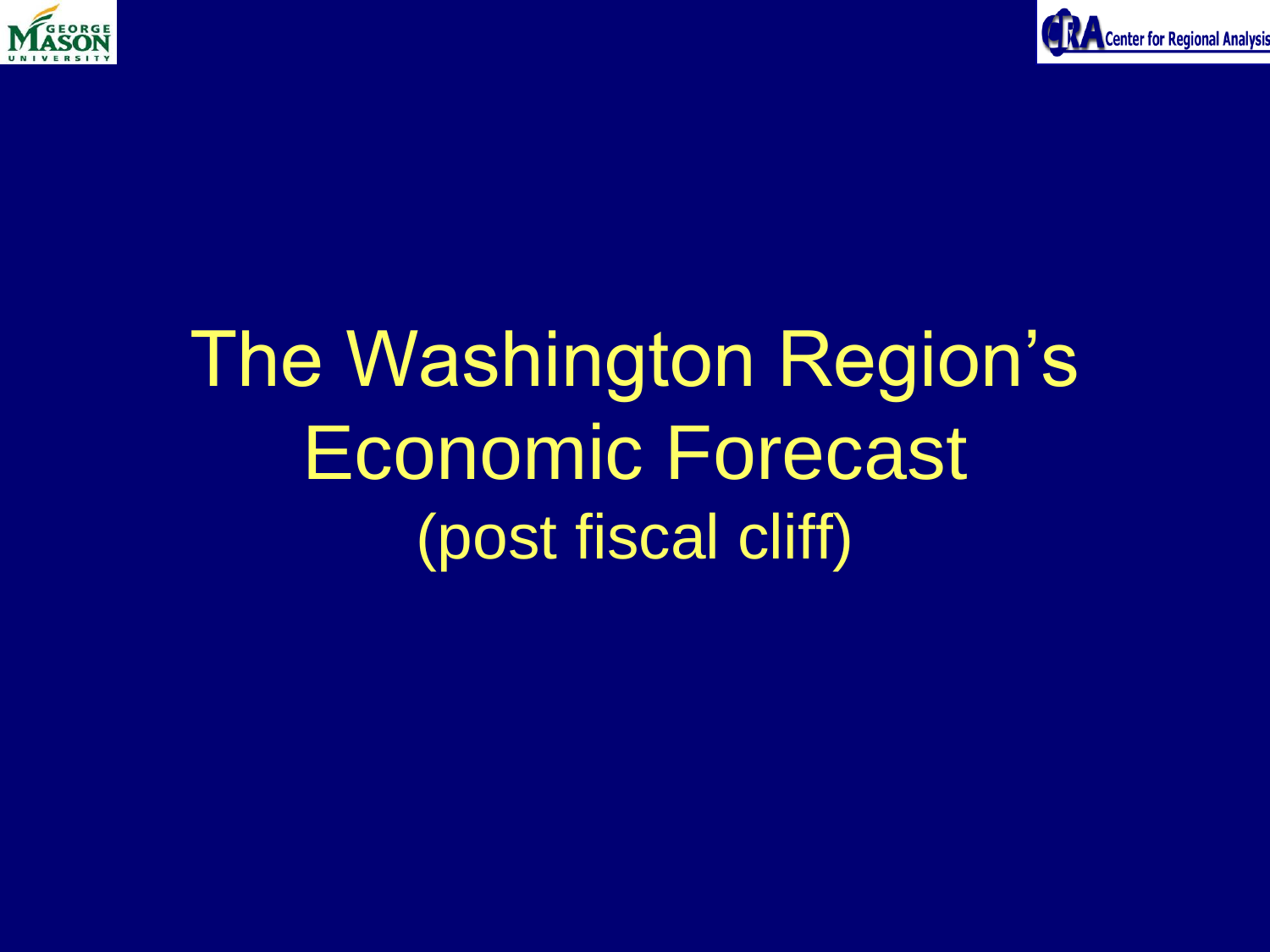![](_page_37_Picture_0.jpeg)

![](_page_37_Picture_1.jpeg)

### Employment Change by Sub-state Region (000s)

|                                                        |  | 2008 2009 2010 2011 2012 2013 2014 2015            |  |  |  |
|--------------------------------------------------------|--|----------------------------------------------------|--|--|--|
| <b>D.C.</b>                                            |  |                                                    |  |  |  |
| Sub. MD $\vert$ -3.3 -25.1 -5.9 4.0 6.4 13.6 16.8 20.7 |  |                                                    |  |  |  |
| No. VA                                                 |  | $6.1$ -23.0 $\boxed{8.7}$ 17.4 22.7 24.5 30.5 39.1 |  |  |  |
| REGION 12.9 -50.3 11.3 32.6 37.2 45.4 56.0 69.5        |  |                                                    |  |  |  |

Average Annual Change 1990-2010 = 36,000

Source: BLS, GMU Center for Regional Analysis, 2009-2015 based on 2012 Benchmark data from BLS, Revised 5/1/2012 NOTE: 2011 Total is the sum of sub-regions and does not agree with the Mar 13, 2012 published MSA total.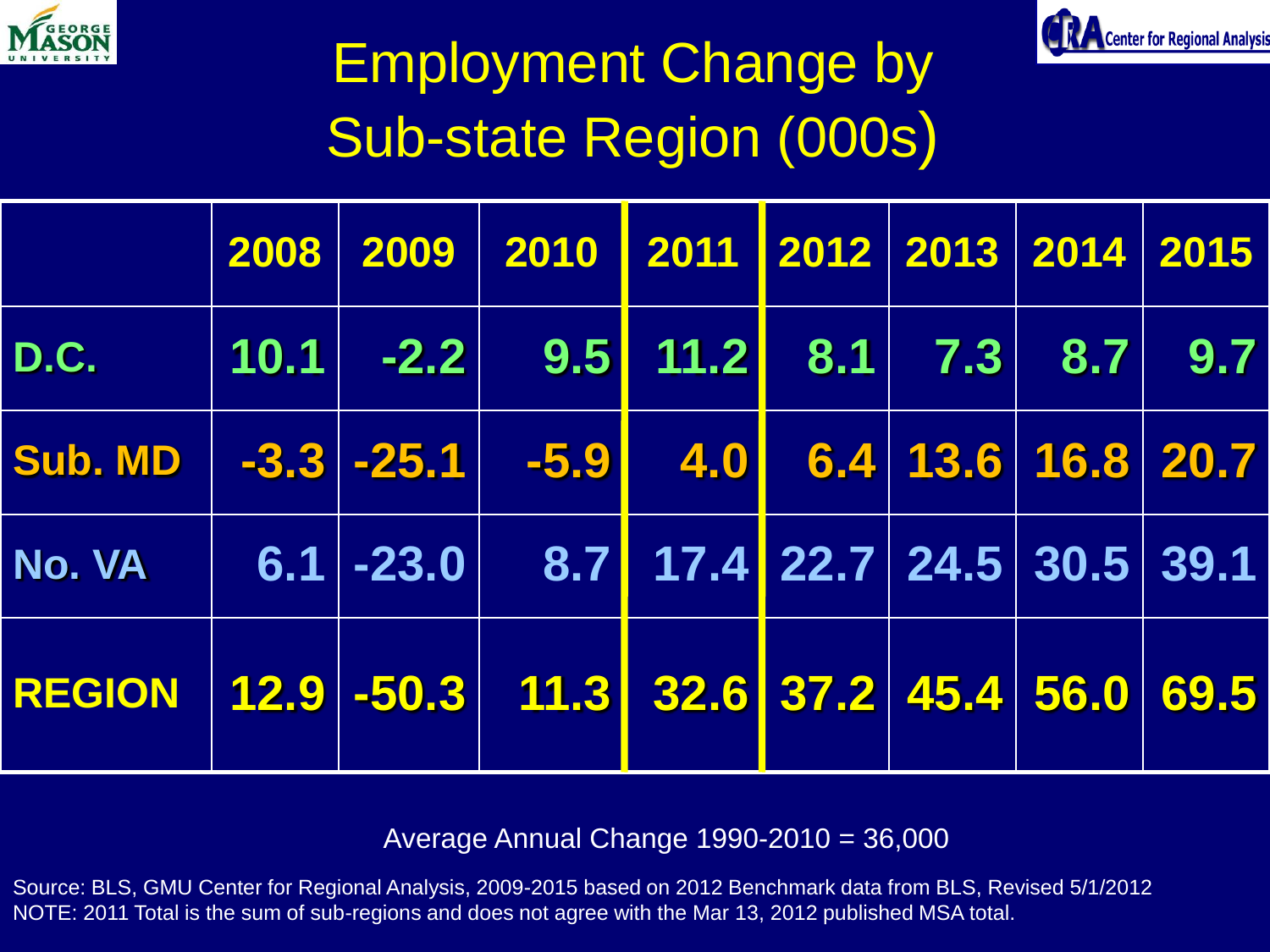| <b>MASON</b>             | <b>Job Growth in the DC:</b> |                |          |         |  |
|--------------------------|------------------------------|----------------|----------|---------|--|
|                          |                              |                |          |         |  |
|                          |                              | (in thousands) |          |         |  |
| Sector                   | 2010                         | 2020           | Change   | Percent |  |
| Federal                  | 210.64                       | 198.70         | $-11.94$ | $-5.7$  |  |
| Prof. & Bus. Ser. 147.69 |                              | 198.14         | 50.45    | 34.2    |  |
| Education/Health 107.92  |                              | 127.32         | 19.40    | 18.0    |  |
| <b>Hospitality</b>       | 59.70                        | 66.05          | 6.35     | 10.6    |  |
| <b>Retail Trade</b>      | 18.47                        | 19.54          | 1.07     | 5.8     |  |
| <b>Construction</b>      | 10.59                        | 18.33          | 7.74     | 73.1    |  |
| <b>Other Services</b>    | 65.41                        | 69.65          | 4.24     | 6.5     |  |
| <b>Other Sectors</b>     | 91.31                        | 97.55          | 6.24     | 6.8     |  |
| <b>Total Jobs</b>        | 711.73                       | 795.28         | 83.55    | 11.7    |  |

Sources: IHS Global Insight; GMU Center for Regional Analysis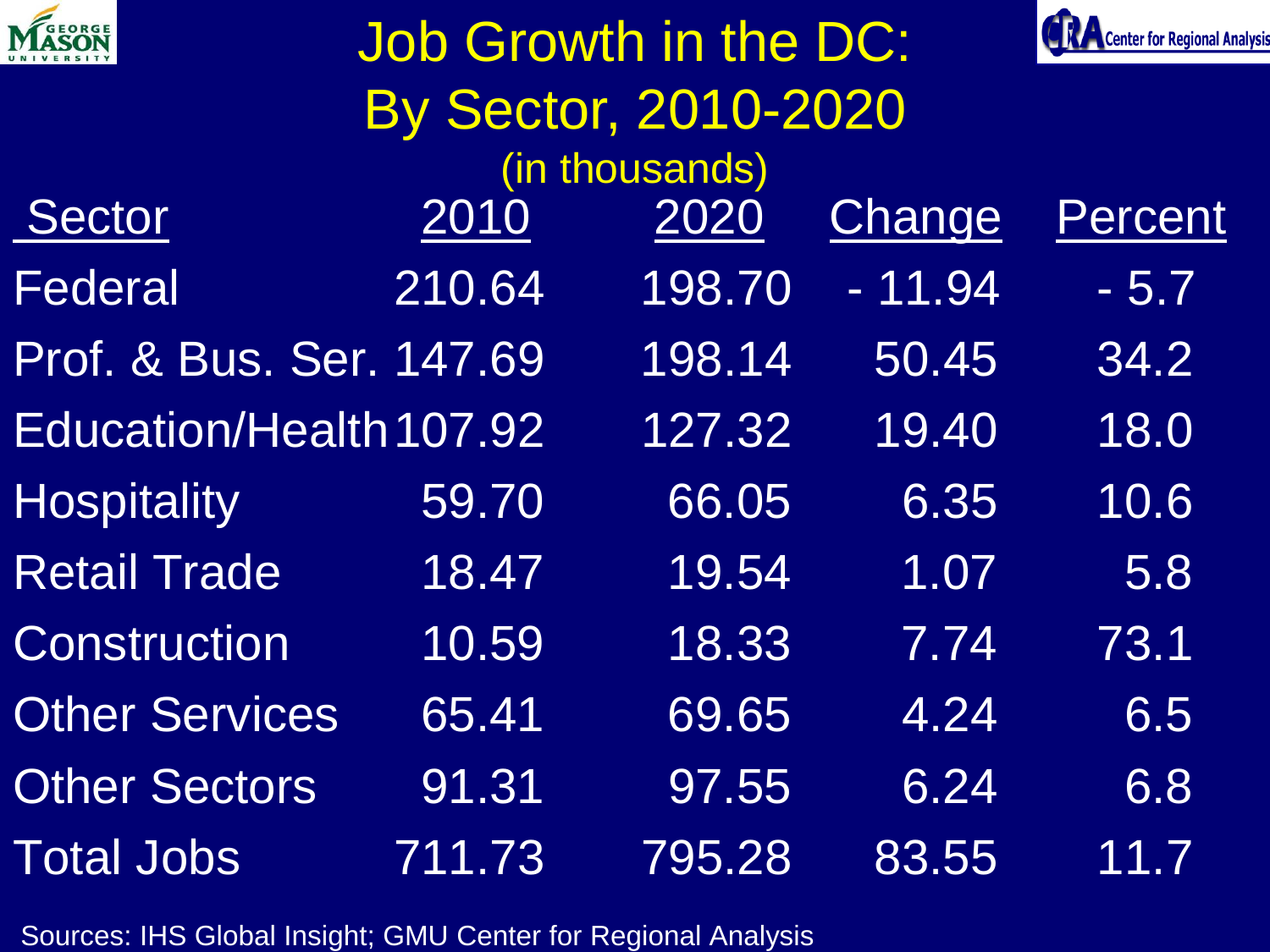![](_page_39_Picture_0.jpeg)

![](_page_39_Picture_1.jpeg)

#### Economic Growth: U.S., WMSA, D.C. (Annual Rate 2011-2017)

| Year | <u>U.S.</u> | <b>WMSA</b> | D.C. |
|------|-------------|-------------|------|
| 2011 | 1.8         | 2.6         | 1.8  |
| 2012 | 2.2         | 2.4         | 1.7  |
| 2013 | 1.9         | 2.2         | 1.5  |
| 2014 | 2.7         | 2.9         | 1.9  |
| 2015 | 3.2         | 3.6         | 2.7  |
| 2016 | 3.0         | 3.3         | 2.3  |
| 2017 | 2.8         | 3.2         | 2.3  |

Sources: IHS Global Insight; GMU Center for Regional Analysis